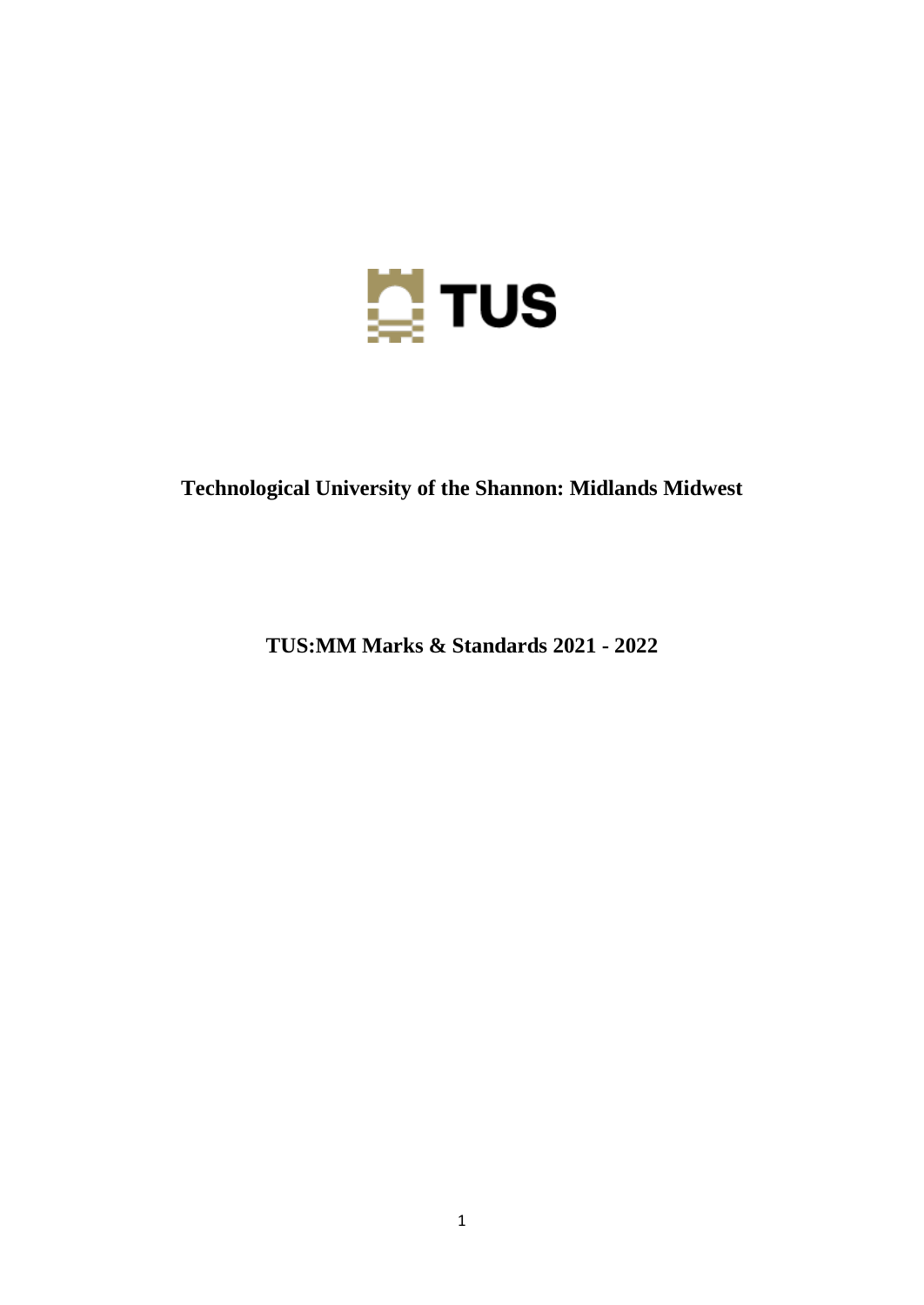

# **Technological University of the Shannon: Midlands Midwest**

# **Document Control Record**

| <b>QUALITY ASSURANCE AND ENHANCEMENT HANDBOOK</b>                                                                                                         |                                       |                                                   |                                                                                                                                                 |  |  |
|-----------------------------------------------------------------------------------------------------------------------------------------------------------|---------------------------------------|---------------------------------------------------|-------------------------------------------------------------------------------------------------------------------------------------------------|--|--|
| <b>Document</b><br><b>Title:</b>                                                                                                                          | TUS: MM Marks & Standards 2021 - 2022 |                                                   |                                                                                                                                                 |  |  |
| <b>Document Status:</b><br>Draft                                                                                                                          |                                       | <b>Revision No:</b><br>1.0                        | <b>Volume Identification</b><br><b>No:</b><br>Vol. 6 Standards and<br><b>Assessment Regulations</b><br>Book 1: Marks<br>and<br><b>Standards</b> |  |  |
| <b>Document Entrusted to</b><br><b>Academic Council Sub-</b><br><b>Committee:</b><br><b>Student Success: Access,</b><br><b>Transfer &amp; Progression</b> |                                       | Language:<br>English (Ireland)                    | Pages:<br>Page 2 of 36                                                                                                                          |  |  |
|                                                                                                                                                           |                                       | <b>Dates of Approval</b>                          |                                                                                                                                                 |  |  |
| <b>Academic Council</b><br><b>Subcommittee:</b><br>N/A                                                                                                    |                                       | <b>Academic Council (AC)</b><br>15th October 2021 | <b>Governing Body</b>                                                                                                                           |  |  |
| <b>Date of Next Revision:</b>                                                                                                                             |                                       | September 2022                                    |                                                                                                                                                 |  |  |
|                                                                                                                                                           |                                       | <b>Revision History</b>                           |                                                                                                                                                 |  |  |
| <b>Revision No</b>                                                                                                                                        | Date (AC)                             | <b>Comments/Summary of Changes</b>                |                                                                                                                                                 |  |  |
| 1.0                                                                                                                                                       |                                       |                                                   |                                                                                                                                                 |  |  |
|                                                                                                                                                           |                                       |                                                   |                                                                                                                                                 |  |  |
|                                                                                                                                                           |                                       |                                                   |                                                                                                                                                 |  |  |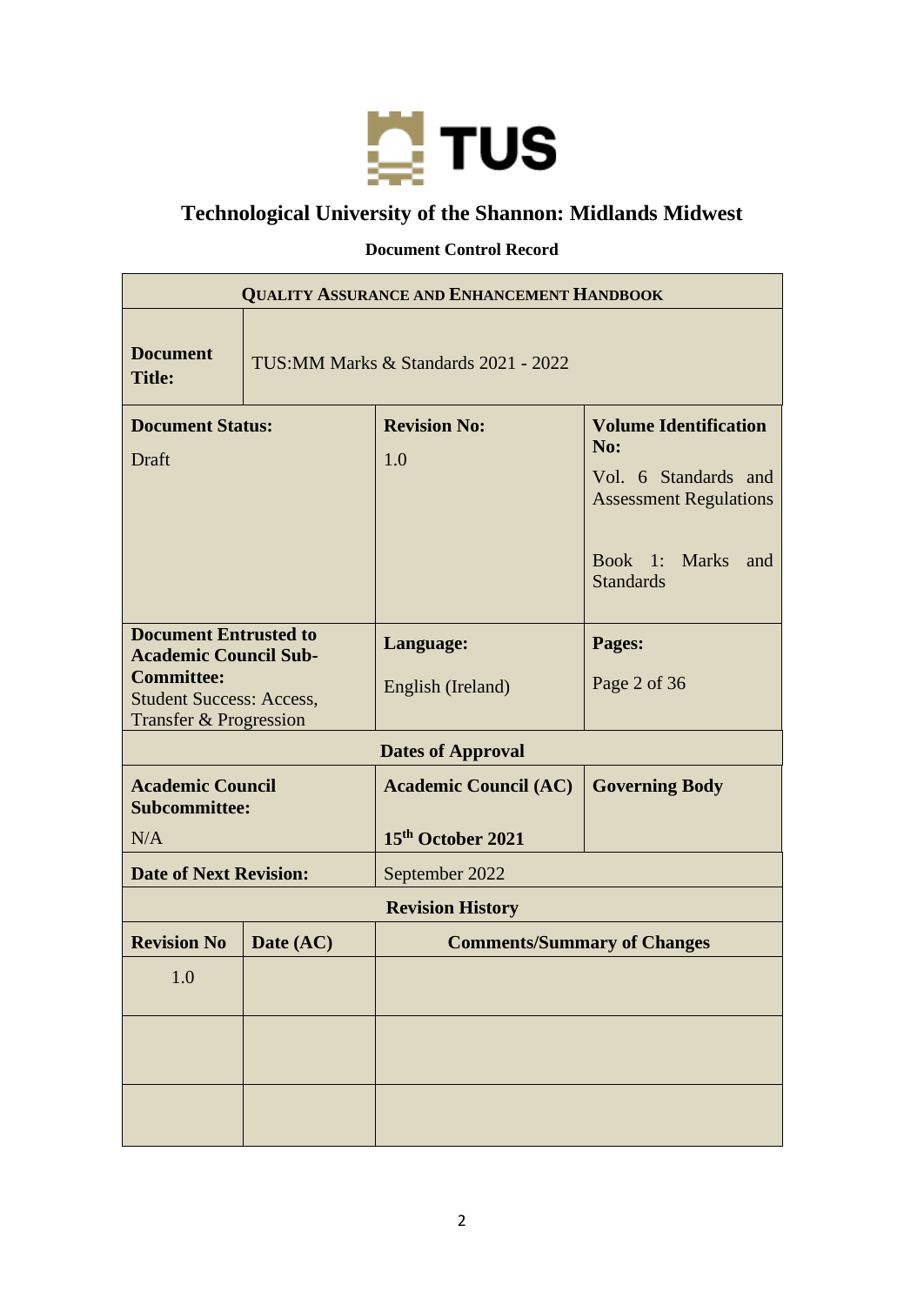# **Contents**

Preface<sub>6</sub>

| 1.0 |        |  |
|-----|--------|--|
|     | 1.1    |  |
|     | 1.1.1  |  |
|     | 1.1.2  |  |
|     | 1.1.3  |  |
|     | 1.1.4  |  |
|     | 1.2    |  |
|     | 1.3    |  |
|     | 1.4    |  |
|     | 1.4.1  |  |
|     | 1.4.2  |  |
|     | 1.4.3  |  |
|     | 1.4.4  |  |
|     | 1.4.5  |  |
|     | 1.4.6  |  |
|     | 1.4.7  |  |
|     | 1.4.8  |  |
|     | 1.4.9  |  |
|     | 1.4.10 |  |
|     | 1.4.11 |  |
|     | 1.4.12 |  |
| 2.  |        |  |
|     | 2.1    |  |
|     | 2.2    |  |
|     | 2.3    |  |
|     | 2.4    |  |
|     | 2.5    |  |
| 3.  |        |  |
|     | 3.1    |  |
| 4.  |        |  |
| 5.  |        |  |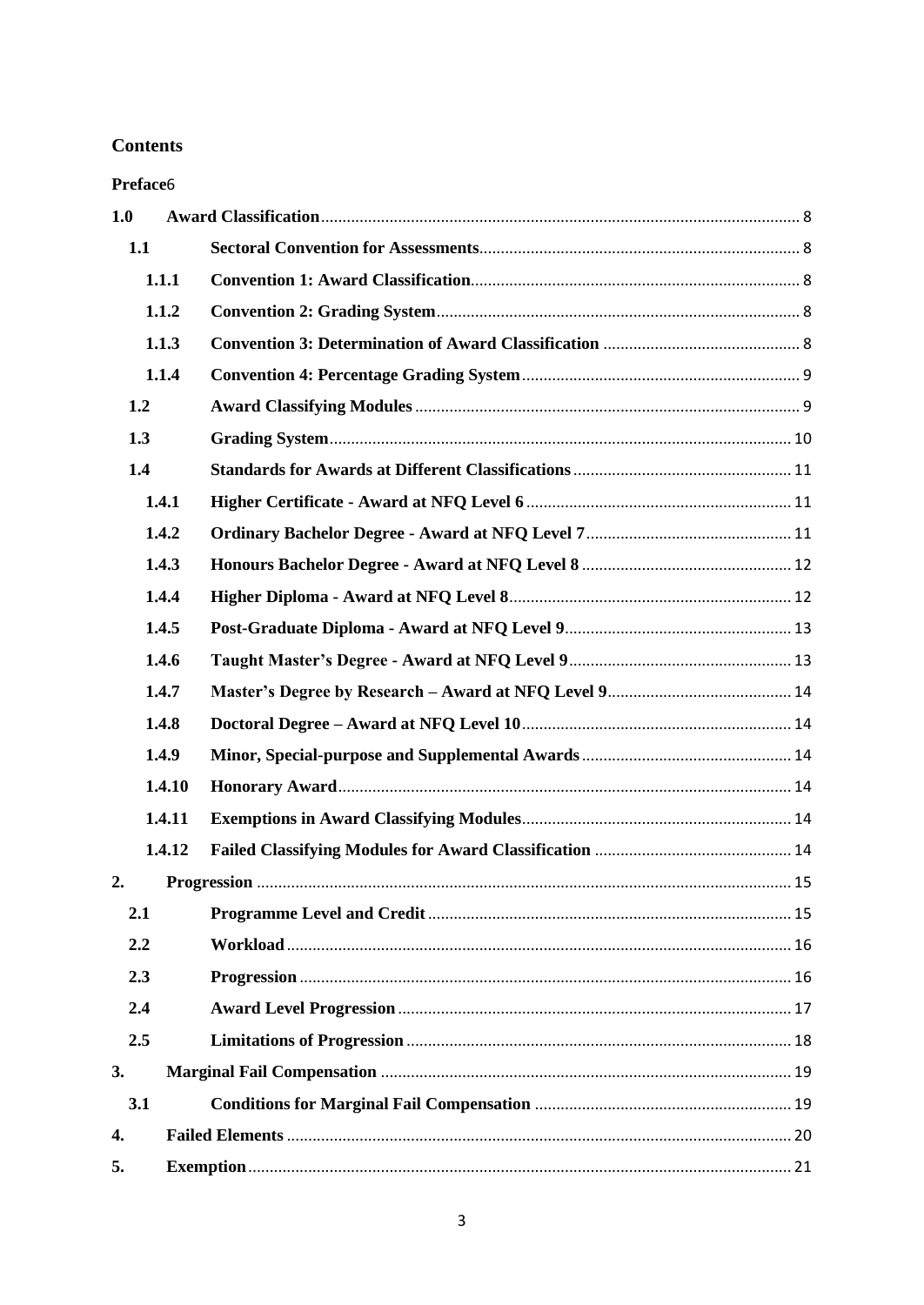| 5.2  |                                                                                        |  |
|------|----------------------------------------------------------------------------------------|--|
| 5.3  |                                                                                        |  |
| 5.4  |                                                                                        |  |
| 5.5  |                                                                                        |  |
| 5.6  |                                                                                        |  |
| 5.7  |                                                                                        |  |
| 6.   |                                                                                        |  |
| 7.   |                                                                                        |  |
| 7.1  | Consequences of Withdrawal on the Academic Award Standing of the Learner 23            |  |
| 7.2  |                                                                                        |  |
| 8.   |                                                                                        |  |
| 9.   |                                                                                        |  |
| 10.  | Procedures governing the review and/or Appeal by a Learner of their Examination        |  |
|      |                                                                                        |  |
| 10.1 |                                                                                        |  |
| 10.2 | Procedures to be followed to request an Examination/Assessment Review  25              |  |
| 10.3 |                                                                                        |  |
| 11.  |                                                                                        |  |
| 11.1 |                                                                                        |  |
| 11.2 |                                                                                        |  |
| 11.3 |                                                                                        |  |
| 12.  |                                                                                        |  |
| 13.  |                                                                                        |  |
| 13.1 |                                                                                        |  |
| 14.  |                                                                                        |  |
| 14.1 | Internal Transfer from a Full-Time Undergraduate Programme to an Alternative           |  |
| 14.2 | Internal Transfer Arrangements for First Year Undergraduate Students  30               |  |
|      | Appendix 1: Classifications for Major Awards made by TUS:MM based on the National      |  |
|      | Appendix 2: Special Regulations for the School of Art and Design and the Department of |  |
| 1.   |                                                                                        |  |
| 1.1  |                                                                                        |  |
| 1.2  |                                                                                        |  |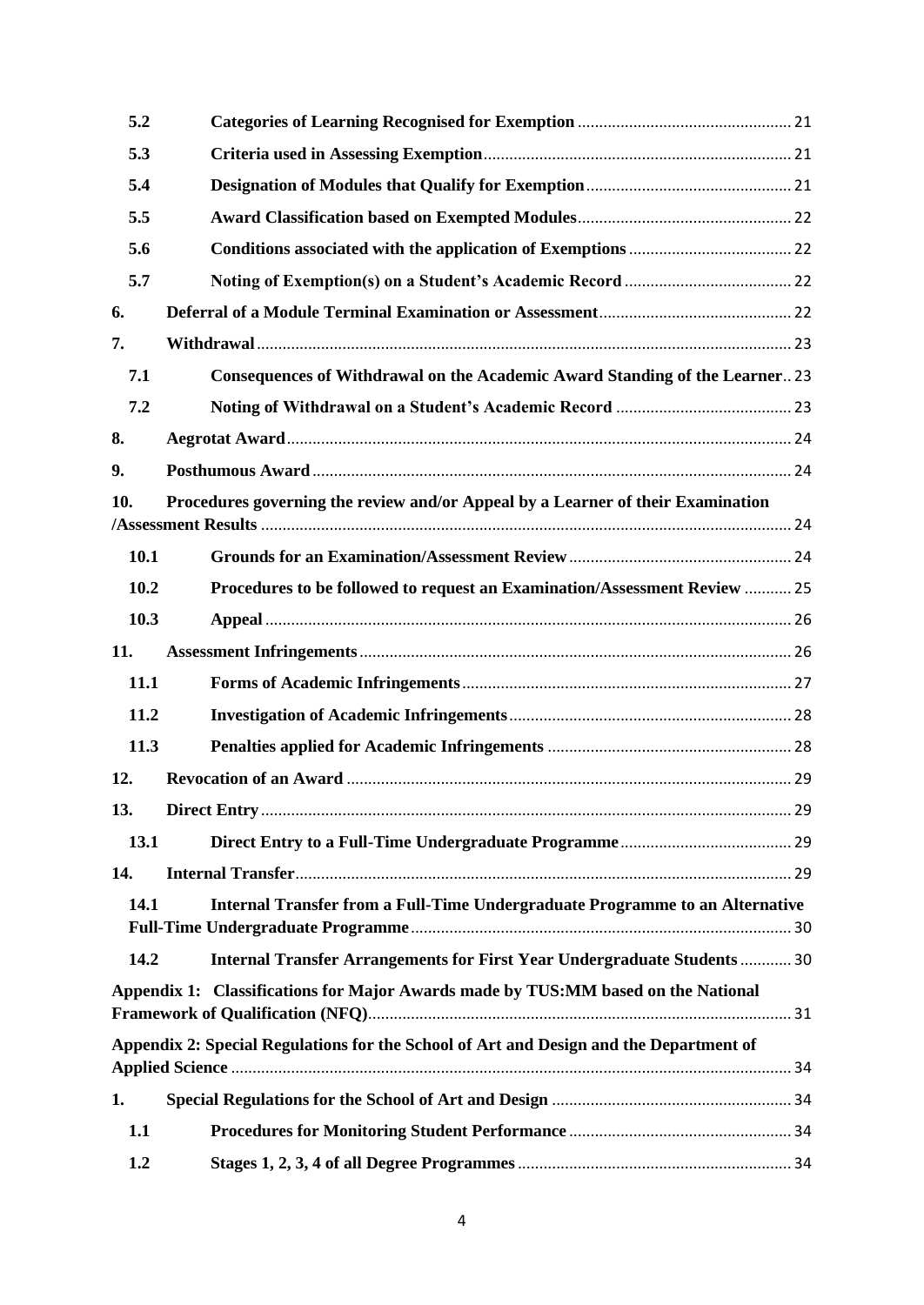| 1.3 | Professional Master of Education in Art and Design with Digital Media  35 |  |
|-----|---------------------------------------------------------------------------|--|
| 1.4 |                                                                           |  |
| 1.5 |                                                                           |  |
| 1.6 |                                                                           |  |
| 2.  |                                                                           |  |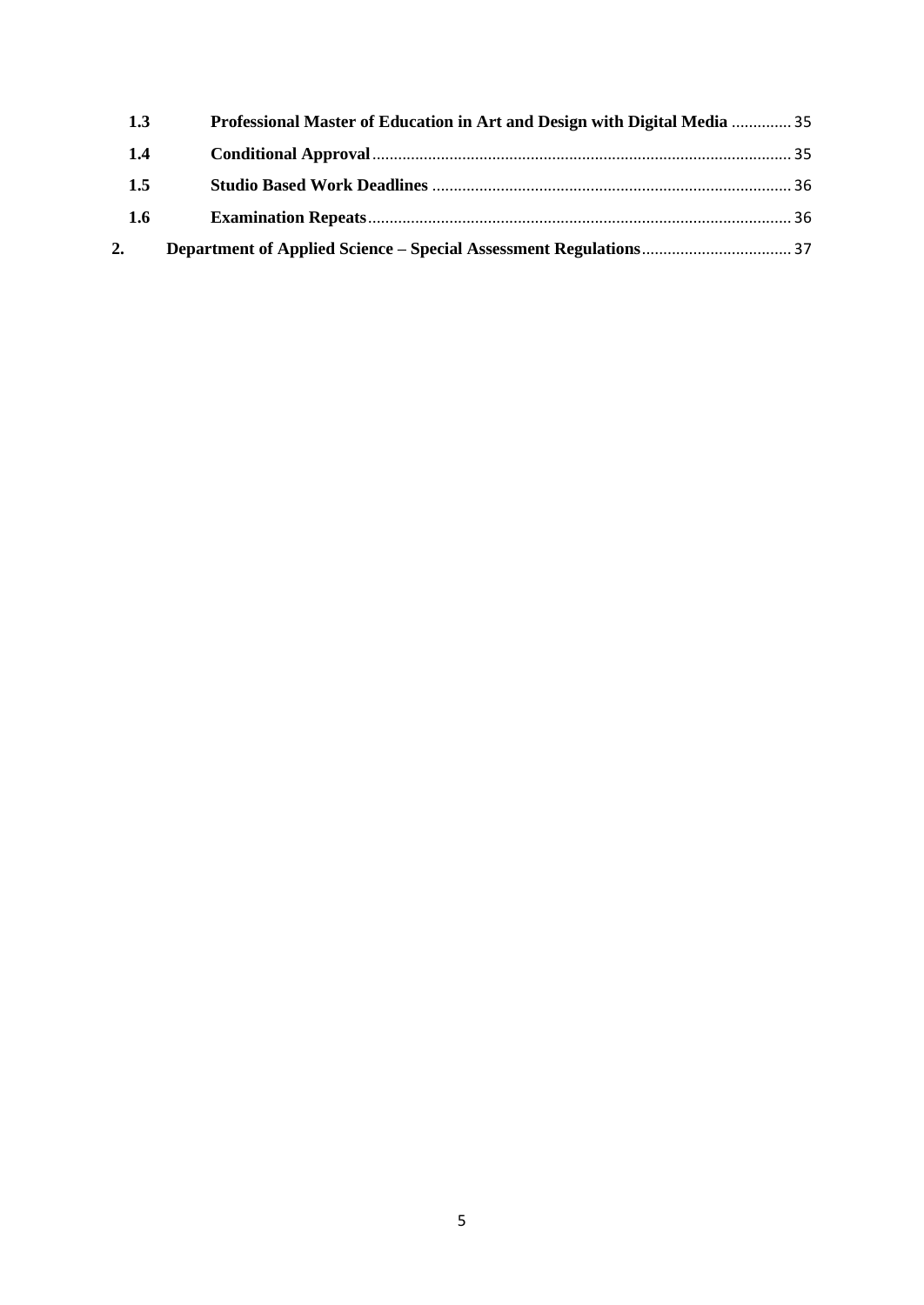# <span id="page-5-0"></span>**Preface**

These Marks & Standards specify the regulations of Technological University of the Shannon: Midlands Midwest in determining student academic standing, eligibility for progression, eligibility for an award and award classification.

These regulations form part of TUS: MM's Academic Quality Assurance & Enhancement Handbook (Volume 6) and are consistent with the framework established by the Qualifications and Quality Assurance (Education and Training) Act 2012.

This handbook is owned by the TUS:MM and maintained by TUS Academic Council.

# **Principles of the Technological University of the Shannon: Midlands Midwest Marks and Standards**

The principles underlying the Marks and Standards of the Technological University of the Shannon: Midlands Midwest (TUS) have been approved by the Interim Academic Council on XX October 2021.

The following principles underlie the application of the Marks and Standards:

- The Marks and Standards shall be consistent with the National Framework of Qualifications [www.qqi.ie/Pages/National-Framework-of-Qualifications-\(NFQ\).aspx](http://www.qqi.ie/Pages/National-Framework-of-Qualifications-(NFQ).aspx)
- These regulations apply to all students at Technological University of the Shannon: Midlands Midwest (TUS:MM), registered on programmes approved by TUS:MM as a Designated Awarding Body.
- The Marks and Standards are the responsibility of the Office of the Vice President for Academic Affairs and Registrar of the Technological University.
- The Office of the Vice President for Academic Affairs and Registrar manages and maintains their consistent implementation.
- The Office of the Vice President for Academic Affairs and Registrar manages any updates required to Marks and Standards and assure their quality through Academic Council and its structures.
- The Marks and Standards act in the quality assurance of the academic governance of the Technological University.

## **Application of Marks and Standards**

The Marks and Standards of TUS must be applied consistently by TUS to all taught programmes and their associated modules. Their application also includes taught modules on research programmes. Any request by or through a professional body to derogate or alter their application must be notified to the Office of the Vice President for Academic Affairs and Registrar for consideration by Academic Council and its structures.

## **Amendments to Marks and Standards**

The Marks and Standards are subject to change.

During the academic session, normally the academic year or annualised enrolment period for the learner,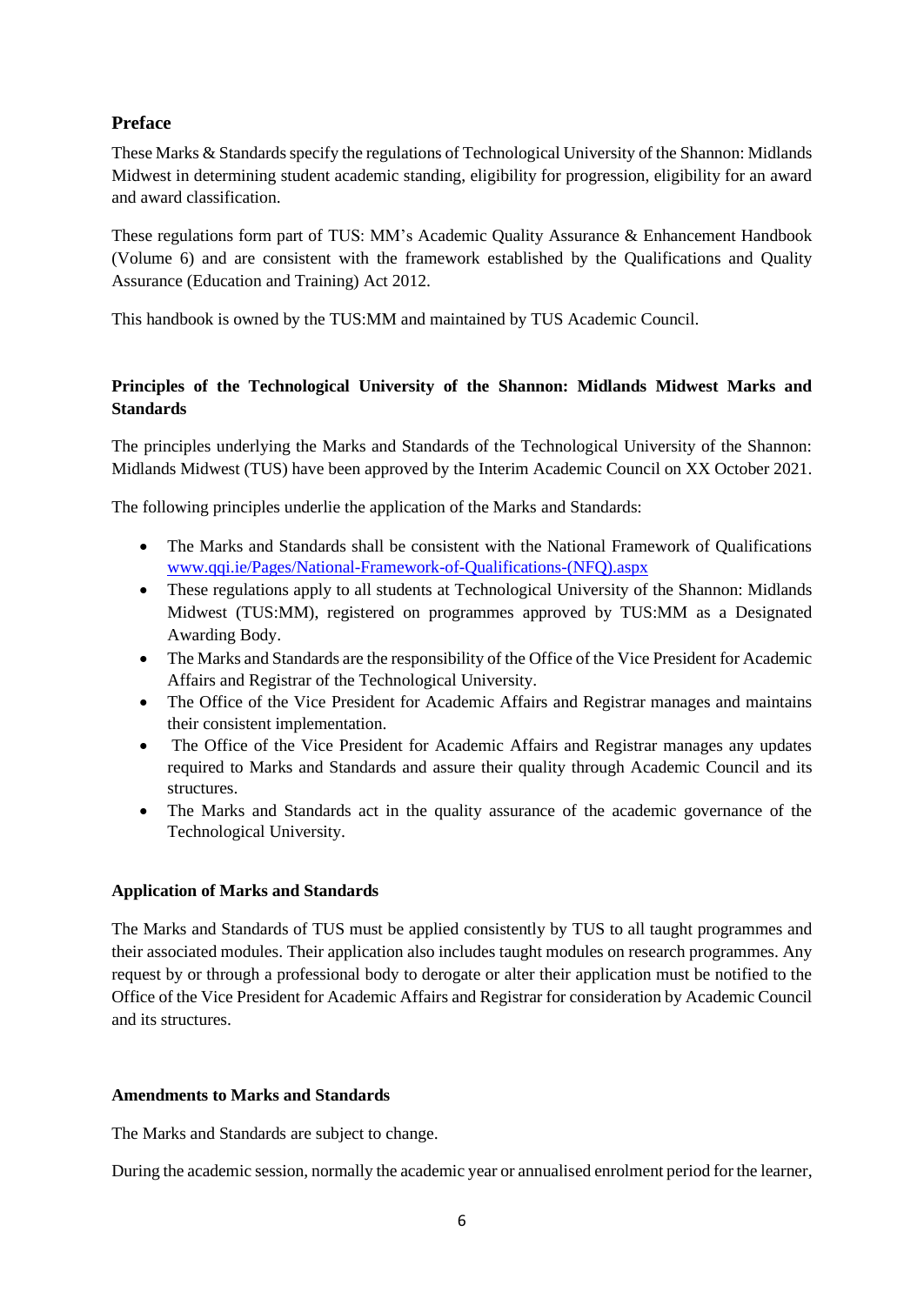the enrolled learner is subject to the Marks and Standards approved by Academic Council for that academic session. The maximum duration of an academic session is twelve months.

Any amendments to the Marks and Standards are presented for approval through Academic Council.

The principles and wording supporting any changes to the governing Marks and Standards are provided to Academic Council for consideration.

On approval by Academic Council, the future application of the approved changes in the next academic session are noted in the Document Control Record of the Marks and Standards document thereby enabling the creation of a new version of Marks and Standard for adoption during the next academic session. The date for the application of changes is determined by the Office of the Vice President for Academic Affairs and Registrar.

#### **Publication of Marks and Standards**

The Marks and Standards are published on the website of the Technological University of the Shannon: Midlands Midwest.

They are also incorporated in Volume 6 of the Quality Assurance Handbook of TUS.

#### **Programme Specific Regulations**

Programme specific regulations must be compliant with Marks and Standards. Any specific programme specific regulations must be notified to the Office of the Vice President for Academic Affairs and Registrar. These must be formally approved by Academic Council and its structures in the academic session prior to the session in which they are to be applied.

#### **Force Majeure**

In the case of a force majeure event, for a defined period, the Vice President Academic Affairs/Registrar may replace aspects of Marks and Standards and associated programme regulations with alternative arrangements.

The Vice President Academic Affairs/Registrar will then notify Academic Council of such required changes for consideration and approval through Academic Council and its structures, thereby enabling implementation at the earliest opportunity.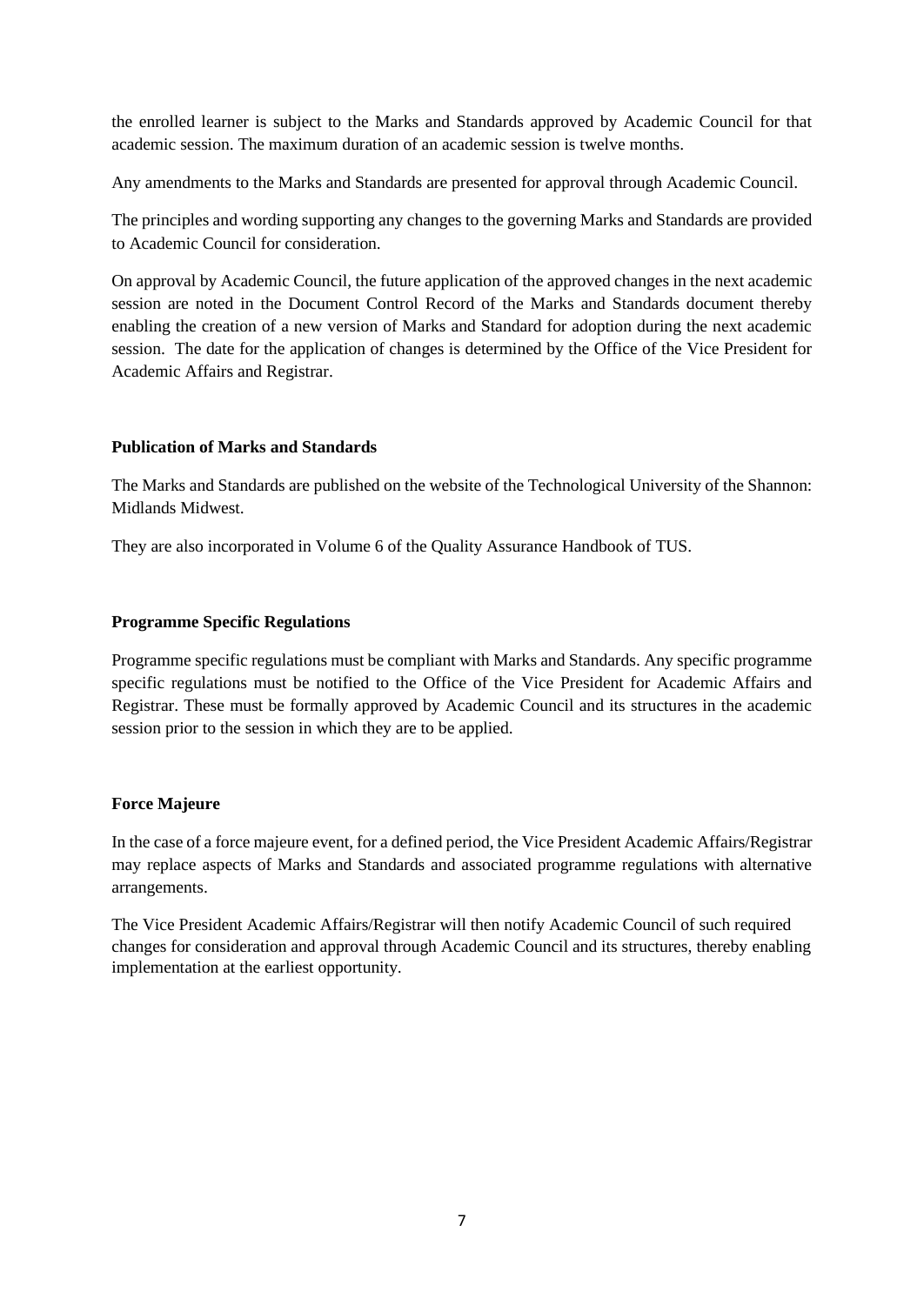# <span id="page-7-0"></span>**1.0 Award Classification**

## <span id="page-7-1"></span>**1.1 Sectoral Convention for Assessments**

As a designated awarding body, TUS:MM aligns with the Sectoral Convention for Assessments, as contained in *QQI Assessment and Standards (Revised 2013,* which comprises a set of regulations and benchmarks, which, in the interest of fairness and consistency, are agreed at the sectoral level.

## <span id="page-7-2"></span>**1.1.1 Convention 1: Award Classification**

Awards shall be criterion referenced as distinct from norm referenced.

TUS:MM adopts the classifications available for major awards on the National Framework of Qualifications (NFQ), as summarized in Appendix 1: Table 1. These specify the required boundary values for grade point averages (GPA) and percentage point average (PPA), where the acronyms are defined by Sectoral Convention 4. See *Section 1.4 Standards for Awards at Different Classifications*.

A 'Pass' classification of an award is a positive statement of achievement.

All awards (other than research degrees, minor awards and supplemental awards) shall be classified. However, in exceptional cases, where classification is not feasible, an award may be issued as an unclassified award.

Special Purpose Awards which have a volume of at least 60 ECTS credits and are comparable to a major award (at the same NFQ level) may be classified in accordance with the convention for the relevant major award. Otherwise, awards of this type shall be unclassified.

TUS:MM will furnish supplementary information about a person's attainment. TUS:MM will work with stakeholders to specify and maintain a reporting system that can be understood and used by stakeholders. The European Diploma Supplement (EDS) is the channel for this information.

# <span id="page-7-3"></span>**1.1.2 Convention 2: Grading System**

TUS:MM in accordance with Sectoral Convention 4, has adopted a percentage grading system. See Section 1.3 Grading System.

# <span id="page-7-4"></span>**1.1.3 Convention 3: Determination of Award Classification**

Calculation of the award classification is based on the credit-weighted mean value of the grades for the classifying modules for the purpose of making an award.

A learner may claim exemption from a module whose grade would otherwise contribute to the award classification, provided that they can demonstrate the attainment of the relevant knowledge, skill and competence. In cases where the attainment cannot be graded fairly and consistently, only an unclassified award shall be available.

Procedures for exemptions and/or pass by compensation shall not compromise national standards for awards.

Honours classification, or any classification higher than 'Pass', shall be made based on first-attempt grades. Any procedures to allow consistent treatment of a repeat grade for a failed classifying module(s)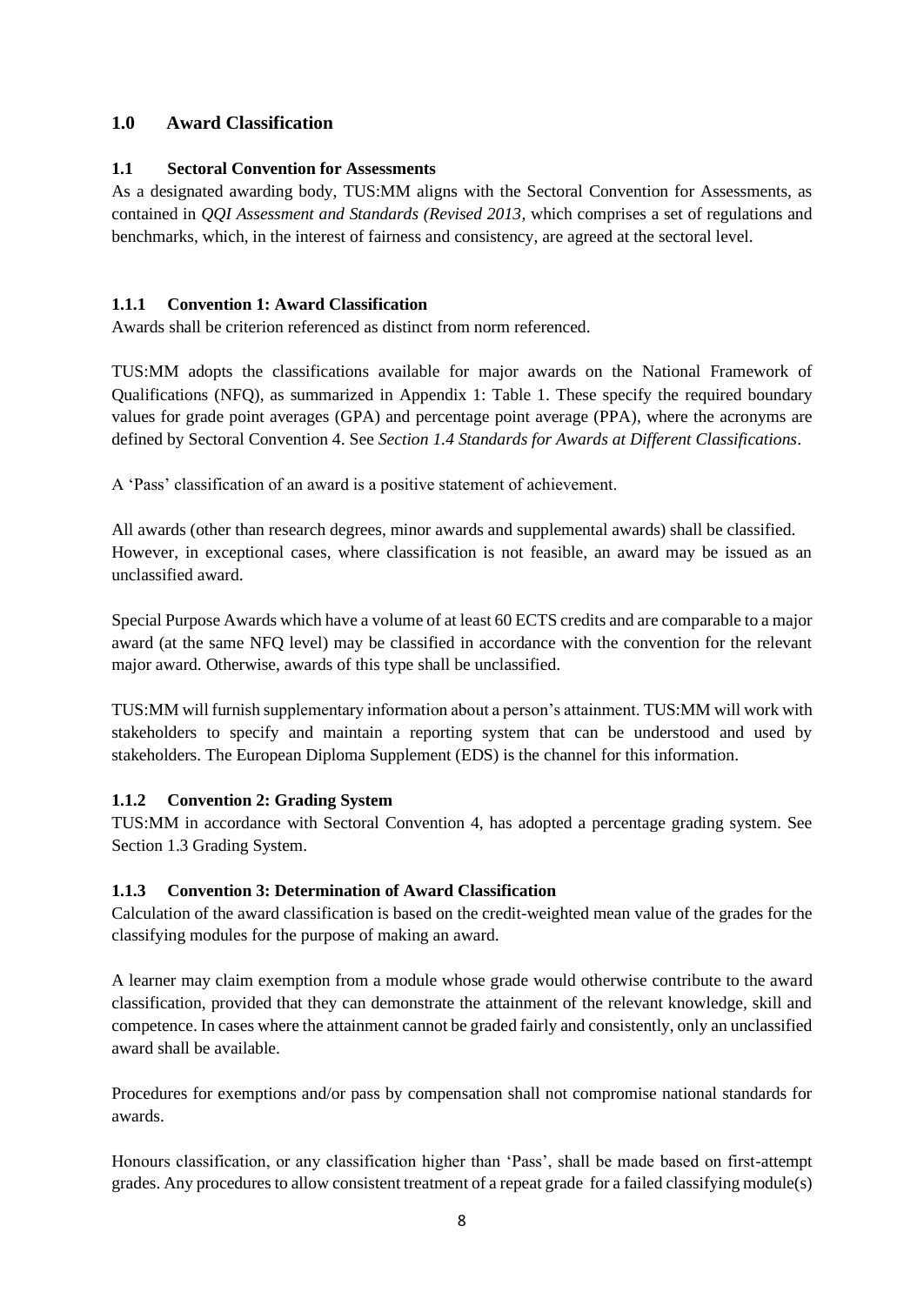as a first attempt grade, where specific circumstances are met, shall not compromise this principle. A repeat attempt for a failed award classifying module, which is subsequently passed on the first repeat attempt, is nevertheless recommended for credit award and award classification on the grounds that specific conditions are met, and the failure is offset by the learner's performance in other award classifying modules on their programme of study. Such conditions are outlined in Section 1.4.11. This condition aligns with the principle outlined in QQI Assessment and Standards (Revised 2013), which notes that: *"Honours classifications, or any classification higher than "Pass", shall be made based on first-attempt grades. Necessary procedures to allow consistent treatment of a repeat grade as a first-attempt grade, where exceptional mitigating circumstances exist, shall not compromise this principle."*

## <span id="page-8-0"></span>**1.1.4 Convention 4: Percentage Grading System**

TUS:MM has adopted a percentage grading system for all of its provisions rather than an alphabetic grading system.

TUS:MM in adopting the Sectoral Convention 4, notes that the Grade Point Average (GPA) for a stage is the credit-weighted mean of the grade point values for the constituent modules. The Percentage Point Average (PPA) for a stage is the credit-weighted mean of the percentage point values for the constituent modules.

No credit is allocated to a learner in respect of a module(s) failed outright.

# <span id="page-8-1"></span>**1.2 Award Classifying Modules**

Classification of an award is based on those modules which have been so designated by the programme design team for that purpose.

Award classifying modules are those modules that are considered in determining the classification of an award and are clearly signalled in the module descriptor and the approved programme schedule.

All modules taken by a learner contribute to the volume of credit necessary to receive an award at a given level, subject to the details of the approved programme schedule. However, not all modules in a programme need to be considered when determining the classification of an award.

An Award Classification:

- 1. At level 6, Higher Certificate, 60 of the ECTS credits at the award level will be used, with the module grades, to classify the award at that level.
- 2. At level 7 add-on Ordinary Bachelor Degree, level 8 Higher Diploma, add-on level 8 Honours Bachelor Degree, and level 9 Post-Graduate Diploma, the 60 ECTS credits at the award level will be used, with the module grades, to classify the award at that level.
- 3. At ab-initio level 7 Ordinary Bachelor Degree, the 60 ECTS credits at the award level, with the module grades, will contribute to the classification of the award. However, a Programme Board may allow some or all of the award's 60 level 6 ECTS credits, in addition to the 60-award level ECTS credits, with the module grades, to also contribute to the ab-initio level 7 award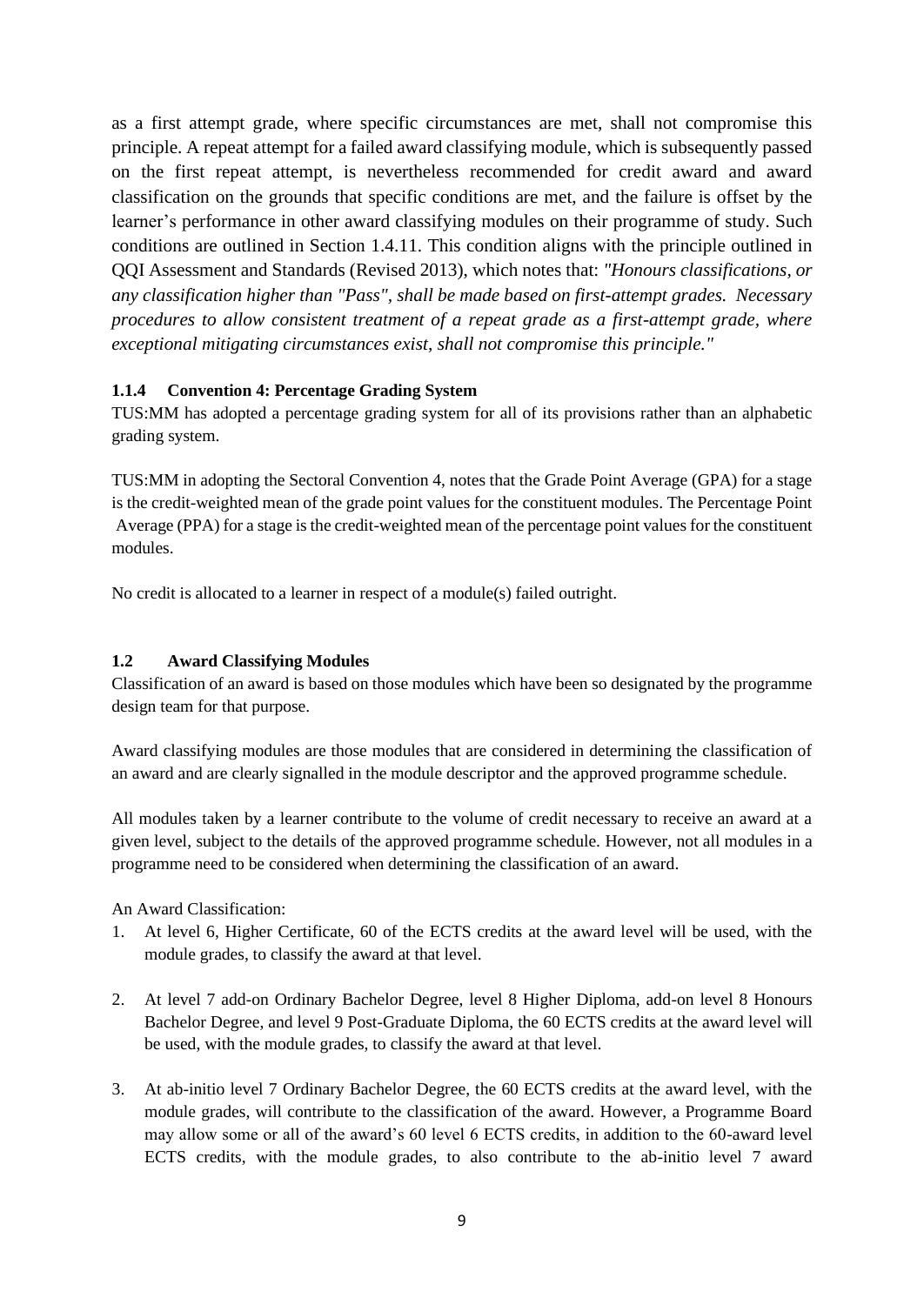classification. Such information is identified in the programme documentation and is supplied to the learner in advance of his/her engagement with the programme and its associated assessments.

- 4. At ab-initio level 8, Honours Bachelor Degree, the 60 ECTS credits at the award level, with the module grades, will contribute to the classification of the award. However, a Programme Board may allow some or all of the award's 60 level 7 ECTS credits, in addition to the 60-award level ECTS credits, with the module grades, to also contribute to the ab-initio level 8 award classification, once that fact has clearly been signaled in advance. Such information is identified in the programme documentation and is supplied to the learner in advance of his/her engagement with the programme and its associated assessments.
- 5. At level 9, Master's Degree (Taught), a minimum of 60 ECTS credits at the award level will be used, with the module grades, to classify the award at that level.
- 6. The weighting factor to be applied to the grade in each module is the number of ECTS credits assigned to the module.
- 7. An Award Classification is determined on the accumulated/average marks obtained from the classifying modules at their first completed end of semester or stage examination/assessment session. In exceptional circumstances, the award classification can be determined using the treatment of a repeat mark in a failed award classifying module(s) from one repeat attempt only, as outlined in Section 1.4.12.
- 8. The accumulated/average marks from the classifying modules that determine the award will be based on a precise mark. This precise mark with a decimal value of 0.5 or above will be rounded upwards to the next integer value. Where the precise mark is not more than 1% below an award classification threshold, the precise mark will be rounded up to the next classification threshold value. For example: the accumulated average marks for the classifying modules to determine the award are at a precise mark of 69%; therefore, the precise mark will be rounded up to 70% to the next classification threshold.

# <span id="page-9-0"></span>**1.3 Grading System**

TUS:MM in accordance with Sectoral Convention 4, has adopted a percentage grading system for all of its provisions rather than an alphabetic grading system.

The percentage marks (p) and percentage points values (ppv) that apply to the percentage grading system are defined as follows:

| <b>Description</b>            | Percentage Mark (p) | <b>Percentage Point Value (ppv)</b> |
|-------------------------------|---------------------|-------------------------------------|
| Passing Mark                  | $40 \le p \le 100$  | $40 \leq ppv \leq 100$              |
|                               | $35 \le p \le 40$   | $35 \leq ppv, < 40$                 |
| <b>Outright failing marks</b> | $0 \le p < 35$      |                                     |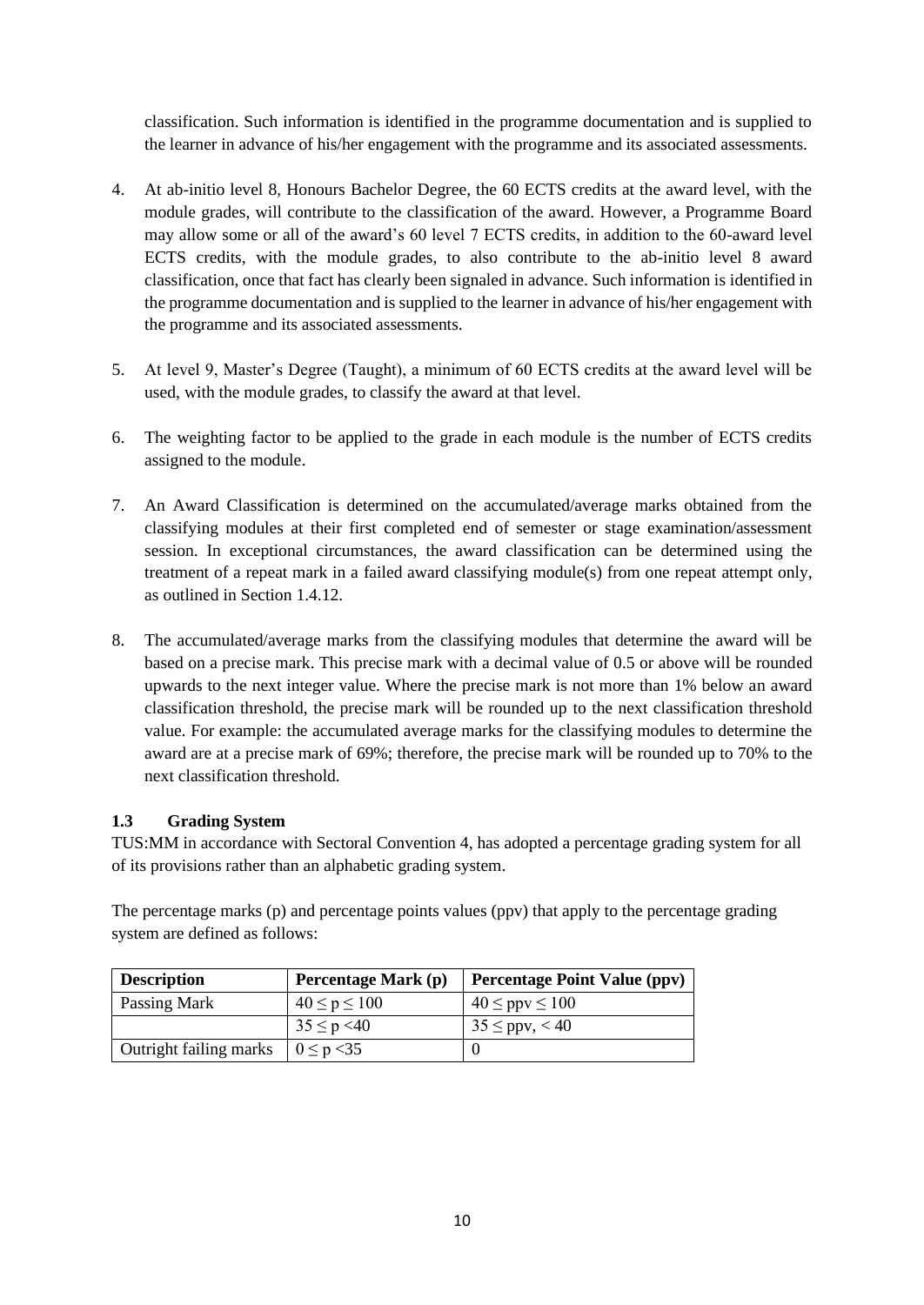## <span id="page-10-0"></span>**1.4 Standards for Awards at Different Classifications**

## <span id="page-10-1"></span>**1.4.1 Higher Certificate - Award at NFQ Level 6**

The Award of Higher Certificate may be made at **Pass, Merit**, (Merit Grade 1, and Merit Grade 2) or **Distinction** classification.

To be eligible for an award at **Pass** classification, a Learner must fulfil the condition below:

1. Earn and accumulate at least the number of ECTS credits required for the award, by passing in all mandatory and elective modules as required by the programme and set out in the Approved Programme Schedule.

To be eligible for consideration for an award of **Merit** or **Distinction** classification, a Learner must fulfil conditions 1 to 3 below:

- 1. Earn and accumulate at least the number of ECTS credits required for the award, by passing in all mandatory and elective modules as required by the programme and set out in the Approved Programme Schedule and
- 2. Pass each of the classifying modules, as set out in the Approved Programme Schedule, at the first attempt in accordance with these Regulations subject to the condition set out in Section 1.4.12 Failed Classifying Modules for Award Classification and
- 3. Obtain a weighted average mark (based on the classifying modules as specified in the Approved Programme Schedule), as follows:

**Merit Grade 2:** a weighted average mark of at least 50% in the classifying modules

**Merit Grade 1:** a weighted average mark of at least 60% in the classifying modules

**Distinction:** a weighted average mark of at least 70% in the classifying modules

The weighting factor to be applied to the grade in each module is the number of ECTS credits assigned to the module.

## <span id="page-10-2"></span>**1.4.2 Ordinary Bachelor Degree - Award at NFQ Level 7**

The Award of Ordinary Bachelor Degree may be made at **Pass, Merit**, (Merit Grade 1, and Merit Grade 2) or **Distinction** classification.

To be eligible for an award at **Pass** classification, a Learner must fulfil the condition below:

1. Earn and accumulate at least the number of ECTS credits required for the award, by passing in all mandatory and elective modules as required by the programme and set out in the Approved Programme Schedule

To be eligible for consideration for an award of **Merit** or **Distinction** classification, a Learner must fulfil conditions 1 to 3 below:

- 1. Earn and accumulate at least the number of ECTS credits required for the award, by passing in all mandatory and elective modules as required by the programme and set out in the Approved Programme Schedule and
- 2. Pass each of the classifying modules, as set out in the Approved Programme Schedule, at the first attempt in accordance with these Regulations subject to the condition set out in Section 1.4.12 Failed Classifying Modules for Award Classification, and
- 3. Obtain a weighted average mark (based on the classifying modules as specified in the Approved Programme Schedule), as follows,

**Merit Grade 2:** a weighted average mark of at least 50% in the classifying modules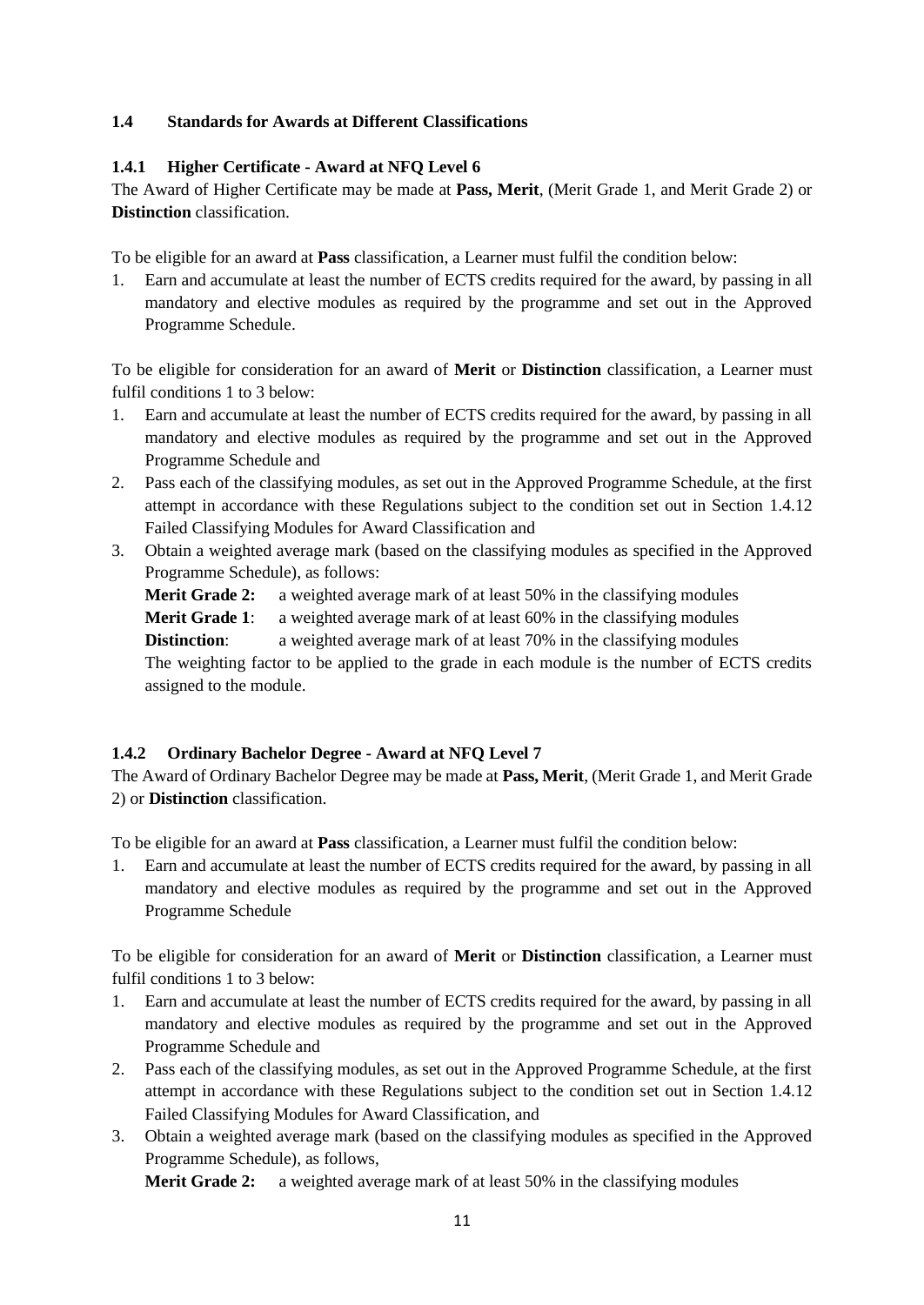**Merit Grade 1:** a weighted average mark of at least 60% in the classifying modules **Distinction**: a weighted average mark of at least 70% in the classifying modules The weighting factor to be applied to the grade in each module is the number of ECTS credits assigned to the module.

## <span id="page-11-0"></span>**1.4.3 Honours Bachelor Degree - Award at NFQ Level 8**

The award of Honours Bachelor Degree may be made at **Pass** or **Honours** classifications – (First Class Honours, Second Class Honours - Grade 1, and Second-Class Honours - Grade 2).

To be eligible for consideration for the award of Honours Bachelor Degree at **Pass** classification, a Learner must fulfil the condition below:

1. Earn and accumulate at least the number of ECTS credits required for the award, by passing in all mandatory and elective modules as required by the programme and set out in the Approved Programme Schedule.

To be eligible for a consideration for the award of Honours Bachelor Degree at **Honours** classification, a Learner must fulfil conditions 1 to 3 below:

- 1. Earn and accumulate at least the number of ECTS credits required for the award, by passing in all mandatory and elective modules as required by the programme and set out in the Approved Programme Schedule and
- 2. Pass each of the classifying modules, as set out in the Approved Programme Schedule, at the first attempt in accordance with these Regulations subject to the condition set out in Section 1.4.12 Failed Classifying Modules for Award Classification, and
- 3. Obtain a weighted average mark (based on the classifying modules as specified in the Approved Programme Schedule), as follows,

**Second Class Honours, Grade 2:** a weighted average mark of at least 50% in the classifying modules

**Second Class Honours, Grade 1**: a weighted average mark of at least 60% in the classifying modules

**First Class Honours:** a weighted average mark of at least 70% in the classifying modules

The weighting factor to be applied to the grade in each module is the number of ECTS credits assigned to the module.

## <span id="page-11-1"></span>**1.4.4 Higher Diploma - Award at NFQ Level 8**

The award of Higher Diploma may be made at **Pass** or **Honours** classifications – (First Class Honours, Second Class Honours - Grade 1, and Second-Class Honours - Grade 2).

To be eligible for consideration for the award of Higher Diploma at **Pass** classification, a Learner must fulfil the condition below:

1. Earn and accumulate at least the number of ECTS credits required for the award, by passing in all mandatory and elective modules as required by the programme and set out in the Approved Programme Schedule.

To be eligible for a consideration for the award of Higher Diploma at **Honours** classification, a Learner must fulfil conditions 1 to 3 below:

1. Earn and accumulate at least the number of ECTS credits required for the award, by passing in all mandatory and elective modules as required by the programme and set out in the Approved Programme Schedule and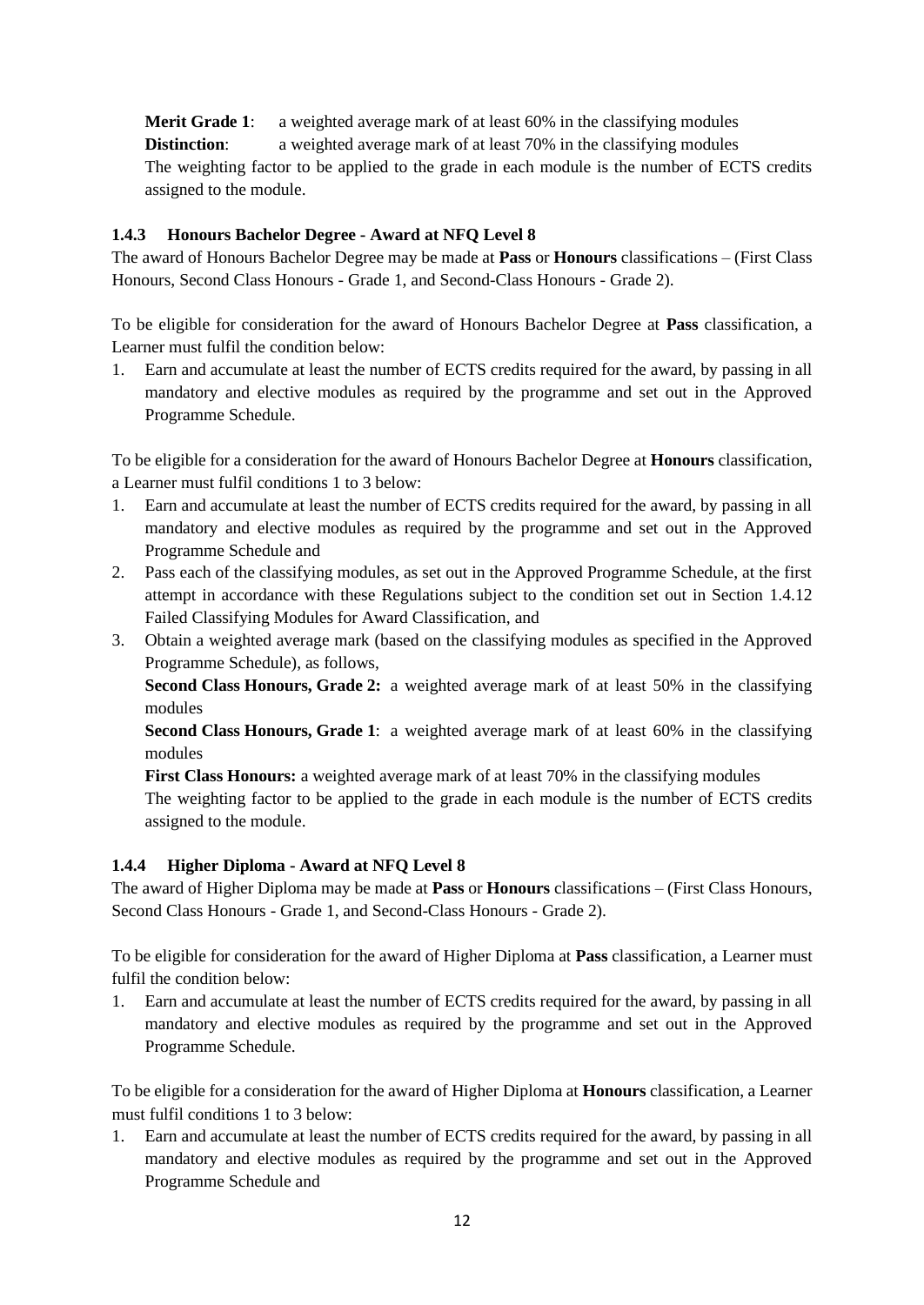- 2. Pass each of the classifying modules, as set out in the Approved Programme Schedule, at the first attempt in accordance with these Regulations subject to the condition set out in Section 1.4.12 Failed Classifying Modules for Award Classification, and
- 3. Obtain a weighted average mark (based on the classifying modules as specified in the Approved Programme Schedule), as follows,

**Second Class Honours, Grade 2:** a weighted average mark of at least 50% in the classifying modules

**Second Class Honours, Grade 1:** a weighted average mark of at least 60% in the classifying modules

**First Class Honours:** a weighted average mark of at least 70% in the classifying modules

The weighting factor to be applied to the grade in each module is the number of ECTS credits assigned to the module.

## <span id="page-12-0"></span>**1.4.5 Post-Graduate Diploma - Award at NFQ Level 9**

The award of Post-Graduate Diploma may be made at **Pass**, **Merit** or **Distinction** classification.

In order to be eligible for consideration for the award of Post-Graduate Diploma at **Pass** classification, a Learner must fulfil the condition below: -

1. Earn and accumulate at least the number of ECTS credits required for the award, by passing in all mandatory and elective modules as required by the programme and set out in the Approved Programme Schedule

To be eligible for a consideration for the award of Post-Graduate Diploma at **Merit or Distinction classification**, a Learner must fulfil conditions 1 to 3 below: -

- 1. Earn and accumulate at least the number of ECTS credits required for the award, by passing in all mandatory and elective modules as required by the programme and set out in the Approved Programme Schedule and
- 2. Pass each of the classifying modules, as set out in the Approved Programme Schedule, at the first attempt in accordance with these Regulations subject to the condition set out in Section 1.4.12 Failed Classifying Modules for Award Classification, and
- 3. Obtain, a weighted average mark (based on the classifying modules as specified in the Approved Programme Schedule), as follows:

**Merit:** a weighted average mark of at least 60% in the classifying modules

**Distinction:** a weighted average mark of at least 70% in the classifying modules

The weighting factor to be applied to the grade in each module is the number of ECTS credits assigned to the module.

## <span id="page-12-1"></span>**1.4.6 Taught Master's Degree - Award at NFQ Level 9**

The Degree of Master (Taught) (Coursework and Dissertation)) may be awarded at Pass or Honours classifications (First Class Honours and Second-Class Honours).

To be eligible for consideration for the award of a Master's Degree (Taught) at **Pass** classification, a Learner must fulfil the condition below:

1. Earn and accumulate at least the number of ECTS credits required for the award, by passing in all mandatory and elective modules as required by the programme and set out in the Approved Programme Schedule

To be eligible for consideration for the award of a Master's Degree (Taught) at Honours classification,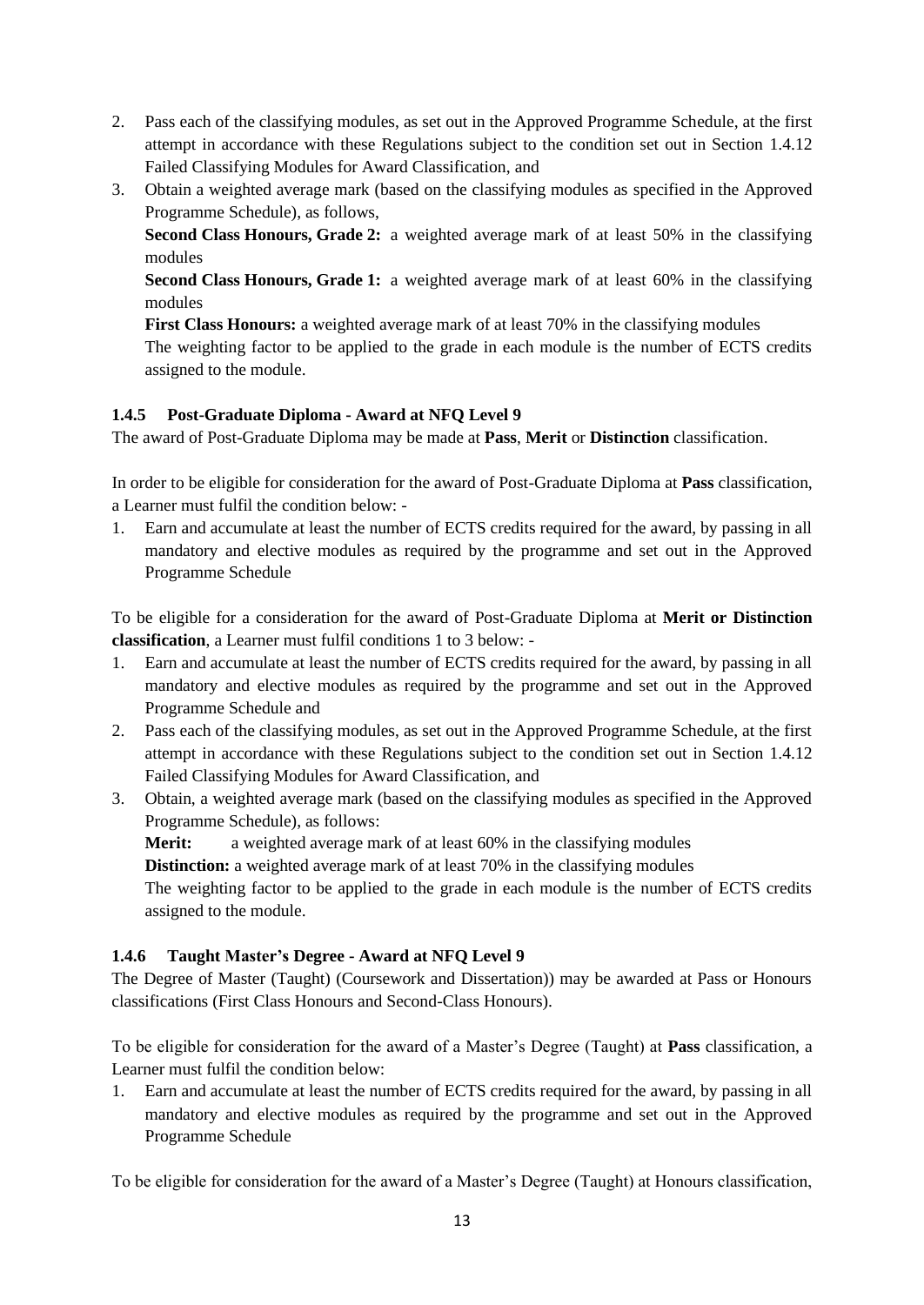a Learner must fulfil conditions 1 to 3 below:

- 1. Earn and accumulate at least the number of ECTS credits required for the award, by passing in all mandatory and elective modules as required by the programme and set out in the Approved Programme Schedule and
- 2. Pass each of the classifying modules, as set out in the Approved Programme Schedule, at the first attempt in accordance with these Regulations subject to the condition set out in Section 1.4.12 Failed Classifying Modules for Award Classification and
- 3. Obtain a weighted average mark (based on the classifying modules as specified in the Approved Programme Schedule), as follows: -

## **Second Class Honours:**

a weighted average mark of at least 60% in the classifying modules

#### **First Class Honours:**

a weighted average mark of at least 70% in the classifying modules. The weighting factor to be applied to the grade in each module is the number of ECTS credits assigned to the module.

#### <span id="page-13-0"></span>**1.4.7 Master's Degree by Research – Award at NFQ Level 9**

The degree of Master's by Research is a Level 9 Major Award and is awarded without classification.

#### <span id="page-13-1"></span>**1.4.8 Doctoral Degree – Award at NFQ Level 10**

To be eligible for consideration for the award of a Level 10 (Doctoral) degree, the learner must accumulate the requisite credits as specified in the Academic Regulations for Research Degree programmes.

A level 10 (Doctoral) degree is awarded without classification.

#### <span id="page-13-2"></span>**1.4.9 Minor, Special-purpose and Supplemental Awards**

Special-purpose awards that have a volume of at least 60 ECTS credits and are comparable to a major award (at the same NFQ level) may be classified in accordance with the convention for the relevant major award. Otherwise, awards of this type, minor and supplemental awards shall be unclassified.

#### <span id="page-13-3"></span>**1.4.10 Honorary Award**

TUS:MM in consultation with the Awarding Body may confer an Honorary Award as agreed by the Awarding Body for service to the TU or the wider community.

## <span id="page-13-4"></span>**1.4.11 Exemptions in Award Classifying Modules**

Where a learner is exempted from part of the programme of study on the basis of credit transfer or recognition of prior learning, marks obtained for such prior learning are not used for award classification calculation purposes except:

- $\triangleright$  where it is agreed as part of an inter-institutional agreement that they are so used, and/or;
- $\triangleright$  where the Department concerned has attributed a definite mark in respect of the accredited prior learning.

#### <span id="page-13-5"></span>**1.4.12 Failed Classifying Modules for Award Classification**

If a student fails one or two modules, up to a maximum of 10 ECTS credits in an award stage, with a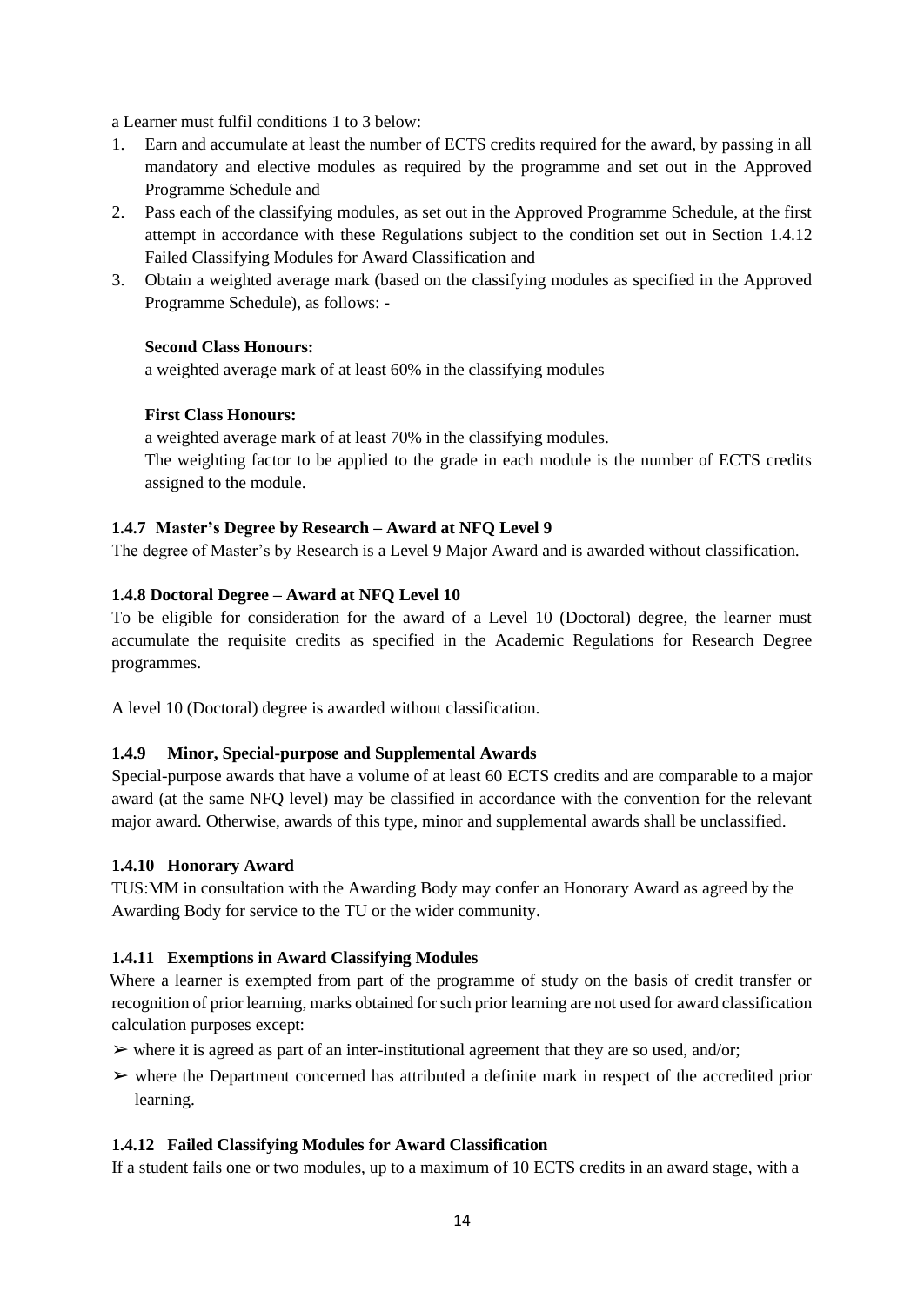minimum mark of 30% having been achieved from the first sitting, the classification of the award is determined by:

- The grades of the marks of the passed modules from the first sitting, and
- The requirement to repeat and pass the failed module(s) by the student at the first repeat examination/assessment opportunity.

Post the repeat of their failed module(s), their overall award is based on the status of their repeat. If the failed module(s) is passed, their overall award is based on the marks of the passed modules from the first end of semester/stage examination/assessment session and their repeat mark for the repeated  $module(s)$ , which is capped at a 40% mark. This capped mark of 40% refers to a complete module as opposed to a portion of assessment of a module.

For example:

The student has failed one five credit module with a mark of 30% achieved. They have passed all other modules at the first sitting, with a mark of 60% for each of these modules.

The student repeats the module they failed at the first available repeat assessment opportunity. Their mark for their repeat is 48%, which is capped at 40%. The student is eligible for a second-class honour degree based on the weighted average mark achieved in the classifying modules. That is, those passed modules from the first end of semester/stage examination/assessment session and the capped mark of 40% for the one repeated module.

If a student fails a 5-credit module in semester 1 obtaining a mark of 32% and subsequently fails a second 5-credit module in semester 2, obtaining a mark of 33 %, the student must repeat both modules at the first available sitting. Each module passed will be capped at 40% and the weighted average of all results for the stage will be used to determine the final award.

# <span id="page-14-0"></span>**2. Progression**

# <span id="page-14-1"></span>**2.1 Programme Level and Credit**

- 1. TUS:MM subscribes to the European Credit Transfer and Accumulation System (ECTS). This credit system operates on the basis that one credit equals 20-25 hours of notional time/total learner participation/total expended effort (or equivalent). This participation time includes directed and selfdirected learning.
- 2. The credits assigned to modules are indicated at the time of programme development in accordance with TUS:MM Programme Development Policies and Procedures.
- 3. Major Awards shall have no less than 60 credits at the award level.
- 4. A minimum of 60 Level 6 credits in Higher Certificate, Ab-initio Ordinary Bachelor Degree and Ab-initio Honours Bachelor Degree awards will have no pre-requisite requirements.
- 5. A minimum overall accumulated credit volume or credit range has been established for each programme/ award-type, from Levels 6-9 in the National Qualifications Framework (NQF), in line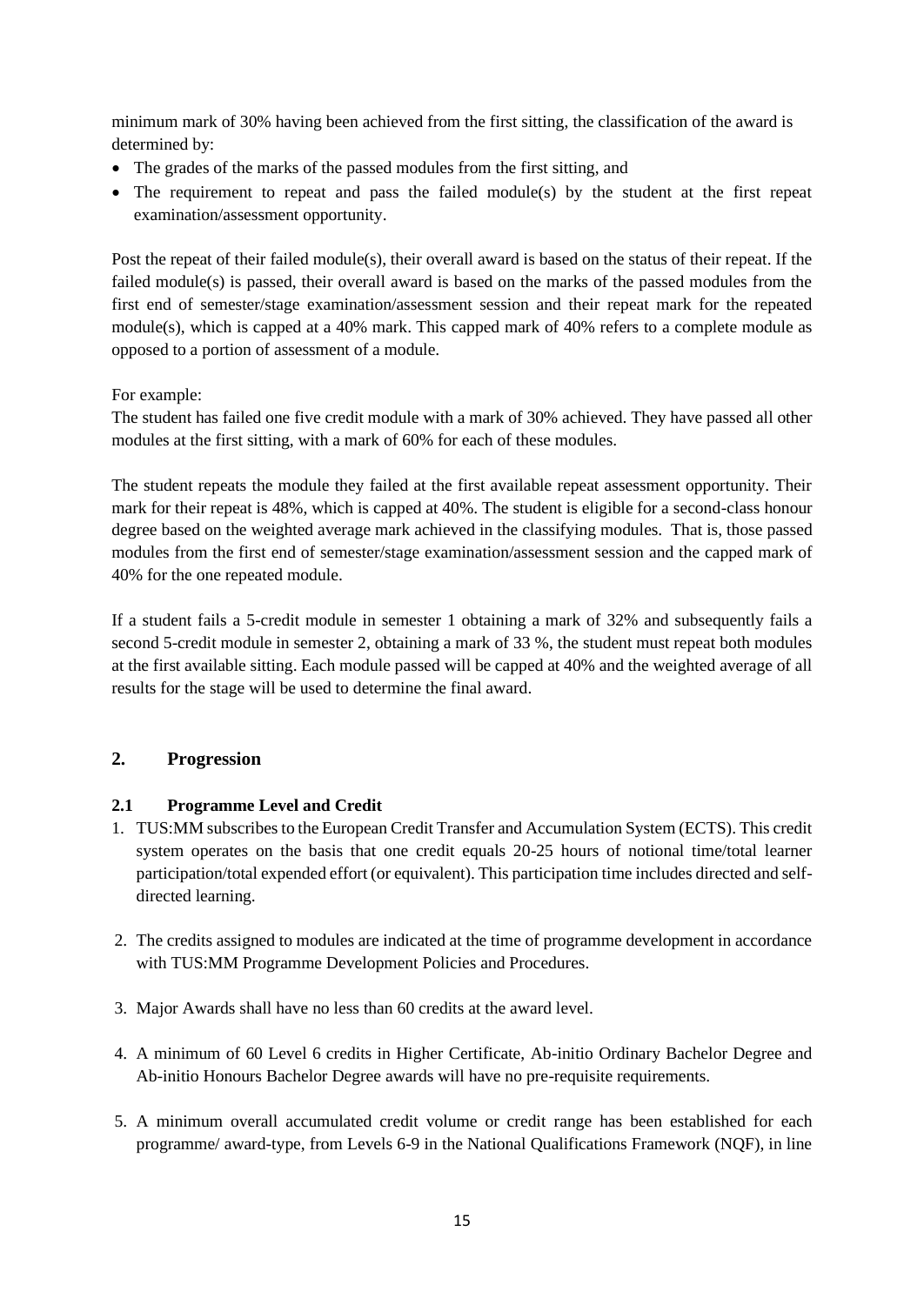with existing European Credit Transfer System (ECTS) conventions and current practice in the Irish higher education system as follows:

| Named Award or an Award (HC         | <b>Total No. of</b> | Level 6        | Level 7        | Level 8        |
|-------------------------------------|---------------------|----------------|----------------|----------------|
| or BA) in Interdisciplinary Studies | <b>Accumulated</b>  | <b>Credits</b> | <b>Credits</b> | <b>Credits</b> |
|                                     | <b>Credits</b>      |                |                |                |
| <b>Higher Certificate</b>           | 120                 | 120            |                |                |
| Ab-initio Ordinary Bachelor Degree  | 180                 | 120            | 60             |                |
| Ab-initio Honours Bachelor Degree   | 180                 | 60             | 60             | 60             |
| Ab-initio Honours Bachelor Degree   | 240                 | 120            | 60             | 60             |
| Add-on Ordinary Bachelor Degree     |                     |                | 60             |                |
| Add-on Honours Bachelor Degree      |                     |                |                | 60             |
| Higher Diploma                      |                     |                |                | 60             |

6. Level 9 Postgraduate Diploma shall have 60 credits at the award level.

7. Level 9 Master's Degree (Taught Mode) shall have 60 – 120 credits at the award level.

#### <span id="page-15-0"></span>**2.2 Workload**

The normal expectation of a full-time learner, to facilitate the accumulation of necessary credits to gain an award, is 30 ECTS credits in a semester or 60 ECTS credits in a full academic year, as defined in the following table:

| <b>Programme</b> | <b>Award Title</b>     | <b>Accumulated Credit Requirements for Award</b>         |
|------------------|------------------------|----------------------------------------------------------|
| Level            |                        |                                                          |
| Level 6          | Higher                 | 120 credits at Level 6                                   |
|                  | Certificate            |                                                          |
| Level 7          | <b>Ordinary Degree</b> | 180 credits, a minimum of 60 of which are at Level 7     |
| Level 8          | <b>Honours Degree</b>  | 180-240 credits, a minimum of 60 of which are at Level 8 |
| Level 9          | <b>Taught Masters</b>  | 60-120 credits at Level 9                                |

Learners can register on as little as 5 ECTS credits. Learners may be facilitated to register for an additional module beyond the normal requirements of a programme provided they do not exceed an acceptable programme load of 40 ECTS credits in a single semester and 70 ECTS credits in a twosemester academic session.

## <span id="page-15-1"></span>**2.3 Progression**

The following conditions shall normally apply for stage progression:

- 1. Where programmes are organized in stages, for a learner to be eligible to progress to a particular stage, they are normally required to demonstrate achievement of the minimum intended learning outcomes of all the preceding stages. This is elaborated in the Programme document. The approved programme schedule summarises the allocation of credits and assessment components for each respective stage, as well as any special progression requirements.
- 2. A learner may be facilitated in carrying an unsatisfied module or modules, no more than 10 ECTS credits, subject to the conditions set out in (3) below. Where such a facility is granted, the learner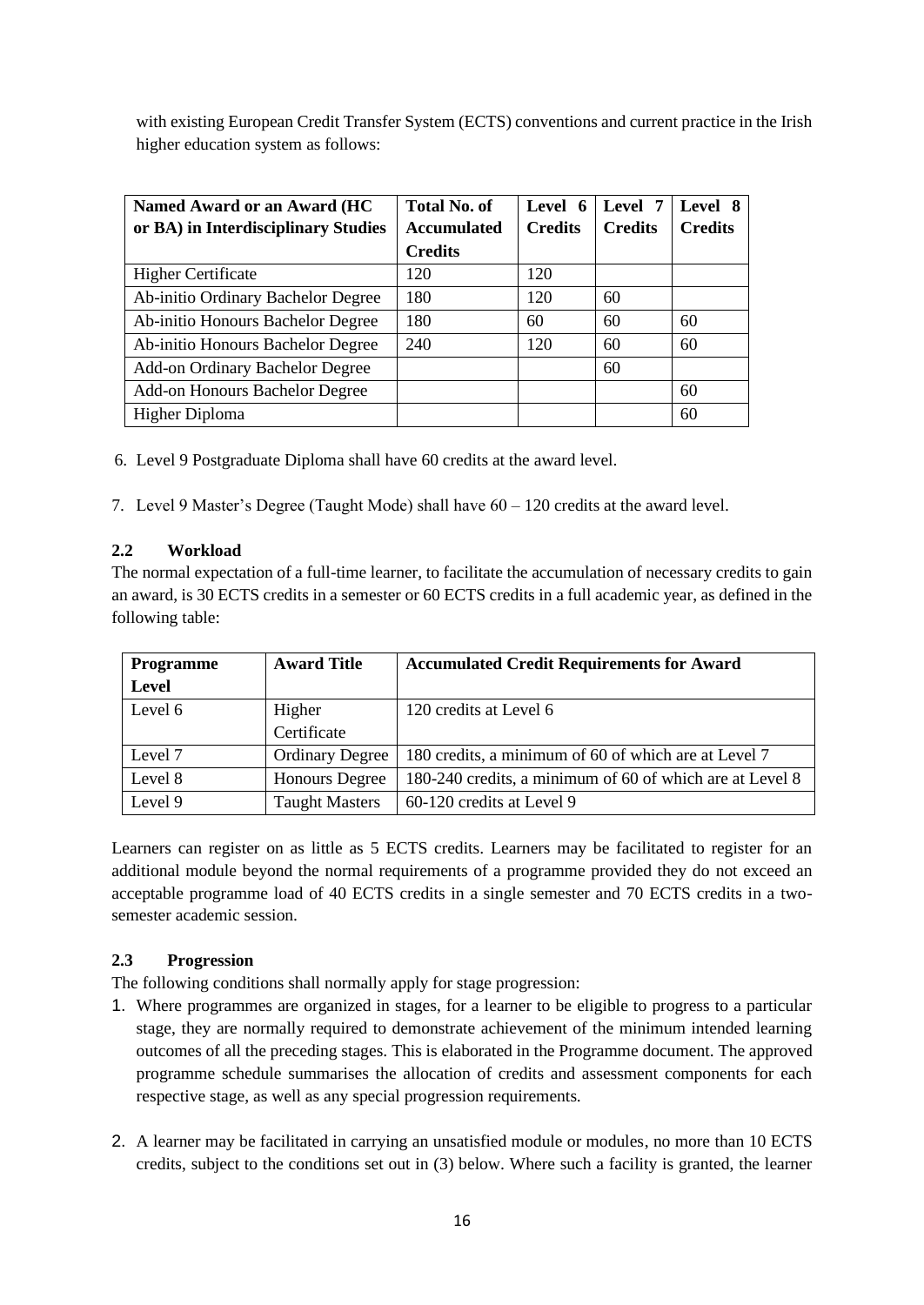must satisfy the outstanding module or modules or element before the close of the following academic year. Failure to do so will inhibit further progression.

3. Subject to any special conditions of the programme, as outlined in the Approved Programme Schedule, there are three exceptions to the general requirement of passing all the required modules in order to progress to the next stage.

These are:

- (i) pass by compensation
- (ii) exemption from part of the programme
- (iii) eligibility to progress carrying the failed modules to be passed during the subsequent stage.

Where practicable, a Stage 1 learner who has failed no more than 10 ECTS Credits may carry these failed Credits to Stage 2 on the conditions that:

- (i) A maximum of 10 ECTS Credits can be carried to Stage 2
- (ii) The learner attempted the Summer and Autumn Examination for the failed module(s)
- (iii) The learner holds a mark of not less than 25% in the failed module(s)
- (iv) The failed module(s) result for all credits carried is not Failed Element (FE).
- (v) The failed module(s) are not prerequisites for module(s) for the subsequent stage

A learner may carry a maximum of 10 ECTS Credits to Stage 3 from the preceding Stage on the conditions that:

- (i) Stage 1 modules have been successfully completed
- (ii) The learner attempted the Summer and Autumn Examination for the failed module(s)
- (iii) The learner holds a mark of not less than 25% in the failed module(s)
- (iv) The failed module(s) result for all credits carried is not Failed Element (FE).
- (v) The failed module(s) are not prerequisites for module(s) for the subsequent stage

A learner may carry a maximum of 10 ECTS Credits to Stage 4 from the preceding Stage on the conditions that:

- (i) Stage 2 modules have been successfully completed
- (ii) The learner attempted the Summer and Autumn Examination for the failed module(s)
- (iii) The learner holds a mark of not less than  $25\%$  in the failed module(s)
- (iv) The failed module(s) result for all credits carried is not Failed Element (FE)
- (v) The failed module(s) are not pre-requisite for modules for the subsequent stage.

Carry-over of credits is subject to reasonable accommodation by the TU within the limitations of pre-requisite and co-requisite requirements, repeat attendance requirements, and scheduling. The Technological University cannot guarantee repeat attendance and is not obliged to facilitate the repeat module arrangements.

## <span id="page-16-0"></span>**2.4 Award Level Progression**

- 1. Progression from Level 6 Qualification (Higher Certificate) to an Add-on Level 7 Ordinary Bachelor Degree requires a Pass Award in the Level 6 Higher Certificate.
- 2. Progression from Level 7 Ordinary Degree to an Add-on Level 8 Honours Bachelor Degree requires (a) A Pass Award in the Level 7 Ordinary Bachelor Degree.
	- *Or*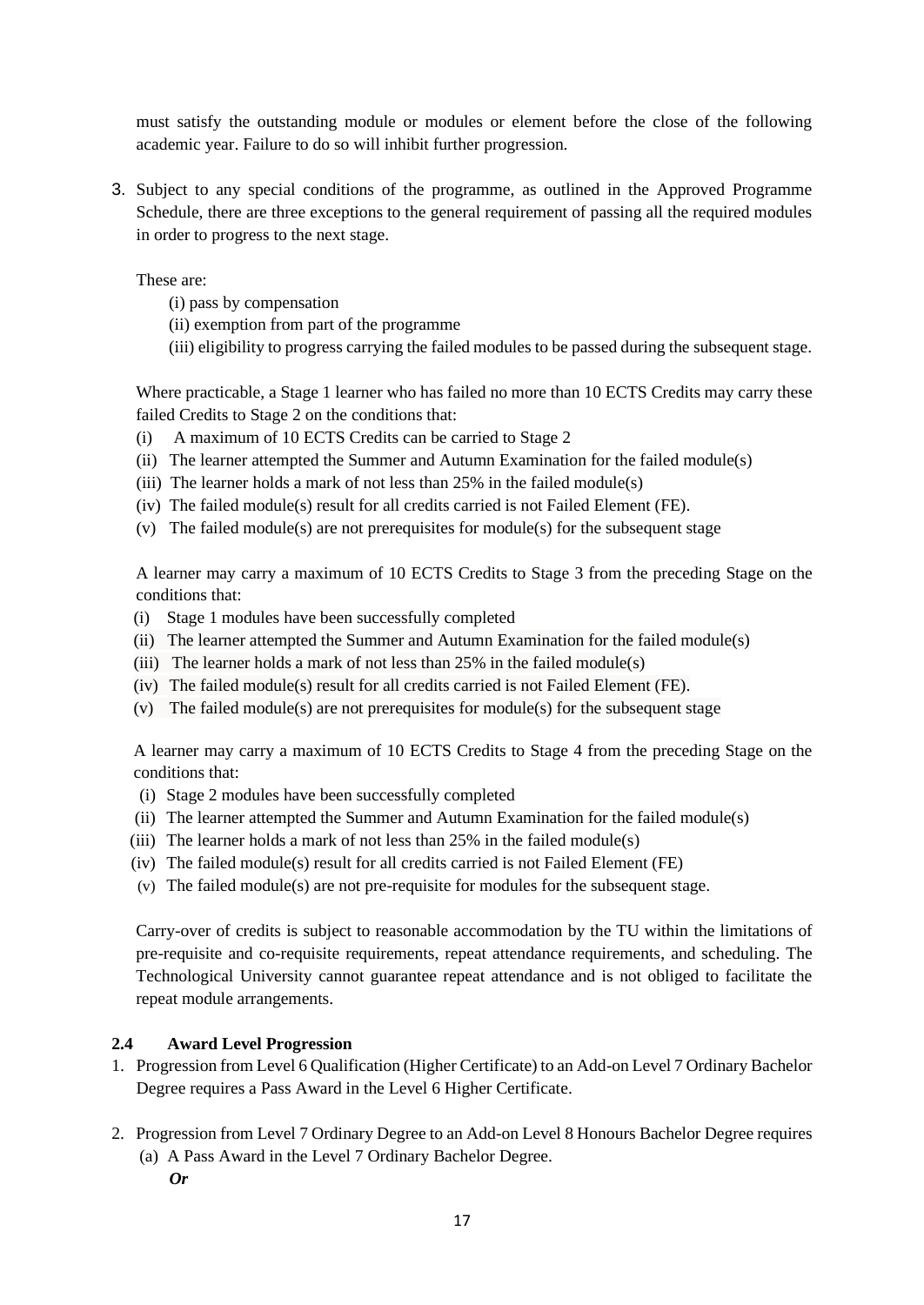- (b) With Academic Council approval, a Level 8 Add-on Programme Board may decide that, in addition to requiring a Pass Award in the Level 7 Ordinary Bachelor Degree, a learner must achieve an overall average performance of not less than 50% in the Level 7 Ordinary Bachelor Degree. In this case, a learner who has successfully completed the Level 7 award, but whose performance has not reached the level required for progression to an Add-on Level 8 award, may:
	- (i) Repeat classifying modules for progression purposes only. The Learner 's original award classification will still stand.
	- *or*
	- (ii) Progress if they have obtained one or more year's suitable work experience in addition to obtaining the Level 7 Ordinary Bachelor Degree.
- 3. Progression from Level 8 (Honours Bachelor Degree NFQ Level 8) to Level 9 (Post Graduate Diploma NFQ Level 9) requires at least a Pass Award at Level 8 (Honours Bachelor Degree NFQ Level 8) in an appropriate discipline or equivalent.
- 4. Progression from Level 8 (Honours Bachelor Degree NFQ Level 8) to Level 9 (Taught Master's Degree NFQ Level 9) requires at least an Honours (Lower Second-Class Honour) Award at Level 8 (Honours Bachelor Degree NFQ Level 8) in an appropriate discipline or equivalent.
- 5. Subject to certain conditions, a graduate holding a higher education and training award may present for and, if successful, achieve a further major award at the same level within the same generic area of study. This must involve the attainment of new learning outcomes. In this case, the Technological University adheres to sectoral convention 5 on post-award achievement required for an additional major award at the same level. The *QQI Assessment & Standards (revised 2013)* sets out the minimum volume of newly certified learning required of a learner who is seeking to qualify for an additional major award at the same level within the same generic area of study.
- 6. A Non-First-Year Admissions and Progression Policy is set out in TUS Admissions Office Policy & Procedures

# <span id="page-17-0"></span>**2.5 Limitations of Progression**

The limitations to the Progression Regulations include the following:

- (i) Where the learner has a credit deficit in excess of 10 ECTS credits, they are not permitted to register on additional modules until the deficit is cleared. Maximum number of credits for which a student is registered is 70 in any academic year or 40 in a semester.
- (ii) an award stage must be completed in its entirety before the learner can be registered on a subsequent progression award level
- (iii) failure to satisfy the outcomes of a prerequisite module precludes registration on the consequent module
- (iv) while the TU endeavours to provide the learner with every reasonable opportunity to complete a module, it reserves the right to cancel, suspend, or modify any module or programme.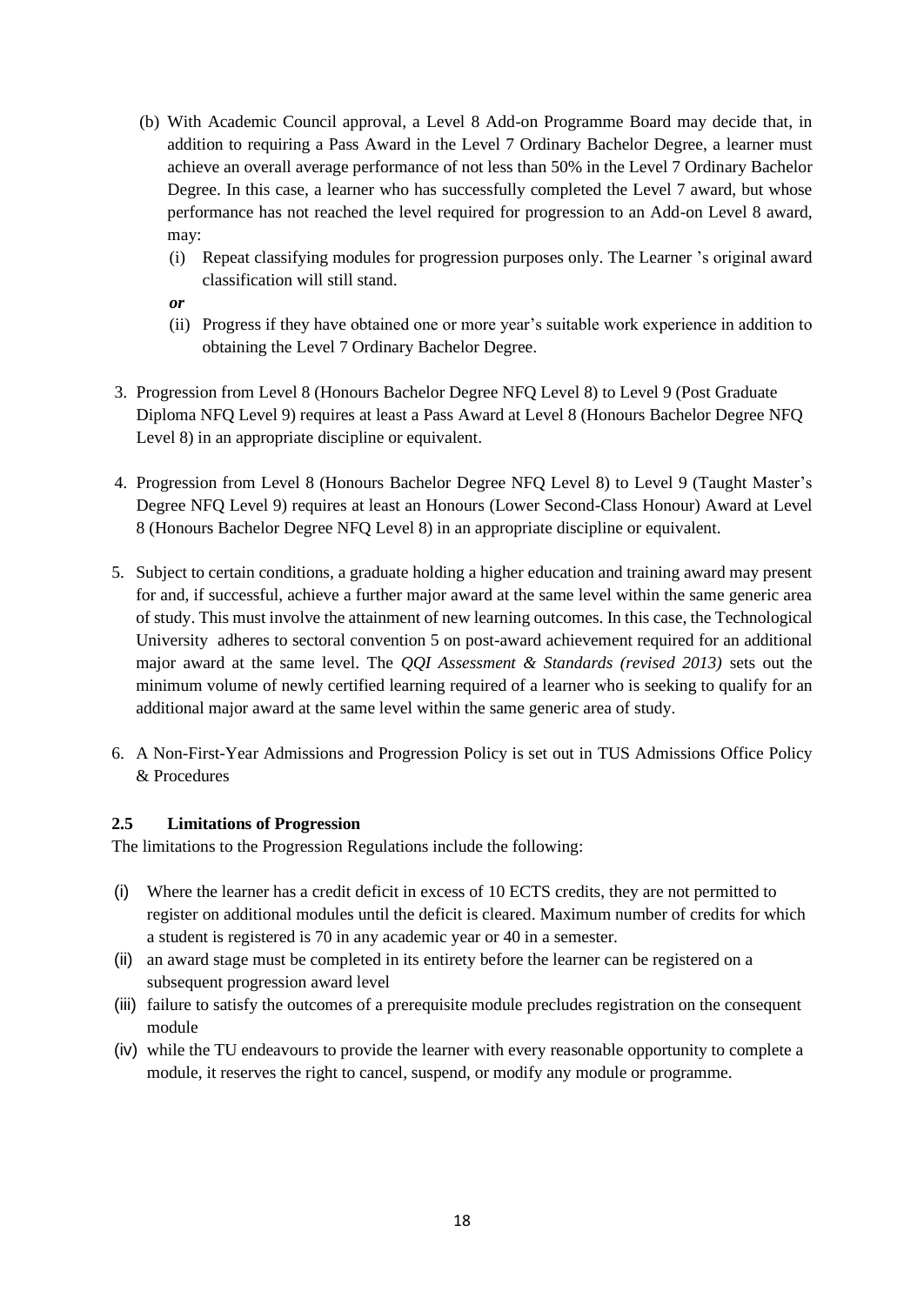## <span id="page-18-0"></span>**3. Marginal Fail Compensation**

Compensation is a process by which a learner, who fails to satisfy some of the regulations for credit in a specific module, is recommended for credit award on the grounds that the failure is offset by their performance in other modules in their semester or stage of their programme of study.

In such cases, where a learner has nearly, but not quite, demonstrated attainment of the relevant minimum intended learning outcomes for a particular module and its assessment components, the Board of Examiners will consider the overall performance of the learner. This consideration is informed by the learning outcomes for the programme as a whole. A marginal failure in one component should not preclude award or progression for a learner where the remaining academic profile suggests the opposite.

Marginal fail compensation applies for modules where the learner has demonstrated nearly but not quite the attainment of the relevant minimum intended learning outcomes for a particular module, and its associated assessment tasks.

Grades which are greater than or equal to 35% but less than 40% in the percentage grading system are awarded when a learner has nearly (but not quite) demonstrated attainment of the relevant minimum intended learning outcomes for a particular assessment task.

Performance at the first attempt in modules in a given stage/semester (of at least 25 ECTS credits) may be used to compensate in the same stage/semester, provided no module in the stage/semester has been failed outright. A pass earned in this way is referred to as a pass by compensation and is credit bearing.

Where a learner is marginally below a Pass mark of 40% (35% - 39% inclusive) in each of a string of independent modules in the same stage/semester, the results are reinforced. Consequently, it is justifiable to limit the number of independent modules that may be passed by compensation in a stage/semester. Because modules can have different credit sizes, it is reasonable to express such a limit as a proportion of the total available credit rather than the number of modules. This latter point assumes that the confidence in the grade is increased in larger volume (of credits) modules owing to compensation processes operating within the module.

In a programme based on stages/semesters, subject to conditions 1 - 4 specified below, a module can be passed by compensation (using passes in other modules from the same stage/semester) unless this is specifically precluded in the programme assessment strategy and approved programme schedule. Compensation can be applied automatically. Accordingly, the programme and module assessment strategies should consider this. Specifically, they should further ensure that compensation is consistent with the requirement that minimum intended programme learning outcomes are achieved before an award is recommended.

In the programme assessment strategy and approved programme schedule, certain modules may be designated as not passable by compensation.

## <span id="page-18-1"></span>**3.1 Conditions for Marginal Fail Compensation**

Compensation can only be applied in the following circumstances:

1. The learner has been assessed for all stage/semester modules and no module in the stage/semester has been failed outright (below 35%).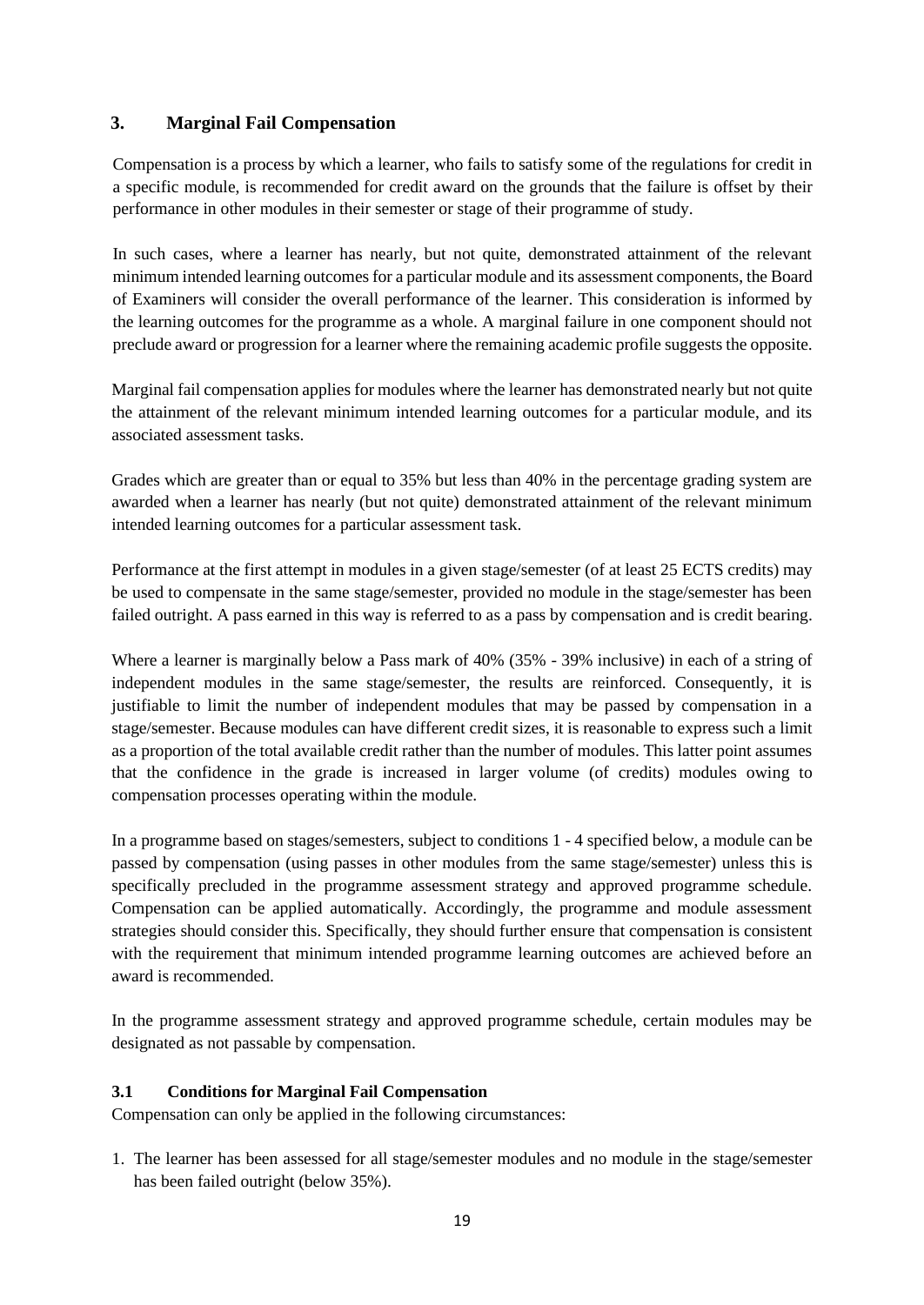- 2. The results of all modules in the stage/semester are from first attempts.
- 3. In the case of full-time learner, the results are from the same end of semester/stage examination/assessment session.
- 4. The stage/semester-aggregate of credit-weighted excesses of percentage marks (over 40) is greater than or equal to twice the stage/semester-aggregate of credit-weighted deficits of marks (under 40) and the potentially compensatable results account for no more than one-third of the credit for the stage/semester: i.e., 20 credits in a 60-credit stage; 10 credits in a 30-credit semester; or, 5 credits in a 25-credit semester.

Marginal Fail Compensation applies only to enable a learner to pass a stage/semester. At the award stage, a learner who passes by compensation remains eligible for honours etc. Marginal Fail Compensation does not change the result of the modules passed in that way. When reporting marginally failed module(s) passed by compensation (on the European Diploma Supplement), the actual result is returned, along with an indication that the module pass has been granted by marginal fail compensation: example 37P.

#### <span id="page-19-0"></span>**4. Failed Elements**

A programme consists of modules that are separately assessed. A component of a module is an assessed element of that module. In the context of module components:

- 1. In each module that consists of components, the marks awarded to each learner shall be the weighted total of the marks scored in the various components*.*
- 2. If a component of a module has a health & safety implication or is deemed to be of critical importance to the practice of the profession, a Programme Board may designate such a component as an essential element of the module. This requirement must be outlined in the special regulations associated with the programme including in the Approved Programme Schedule. Failure in this component will result in the assignment of a "*failed element"* grade for the module.
	- The designation must relate to a component of the module as identified on the approved programme schedule i.e., final exam, lab/practical etc.
	- Only one component in any module may be so designated.
	- The designated component must be recorded in the approved programme schedule.
	- A mark of less than 35% in the designated component is defined as a failed element.
	- Should a Programme Board identify a requirement for more than one failed element within a module, it will be necessary to seek Academic Council Approval.
- 3. A module result of Failed Element (FE) on the Broadsheet of Examination Results shall apply to the situation of extreme weakness/failed component (failed element).

Notice of assessment components that must be passed in their own right, and the consequences of failing such an assessment component in an otherwise satisfactory assessment performance for the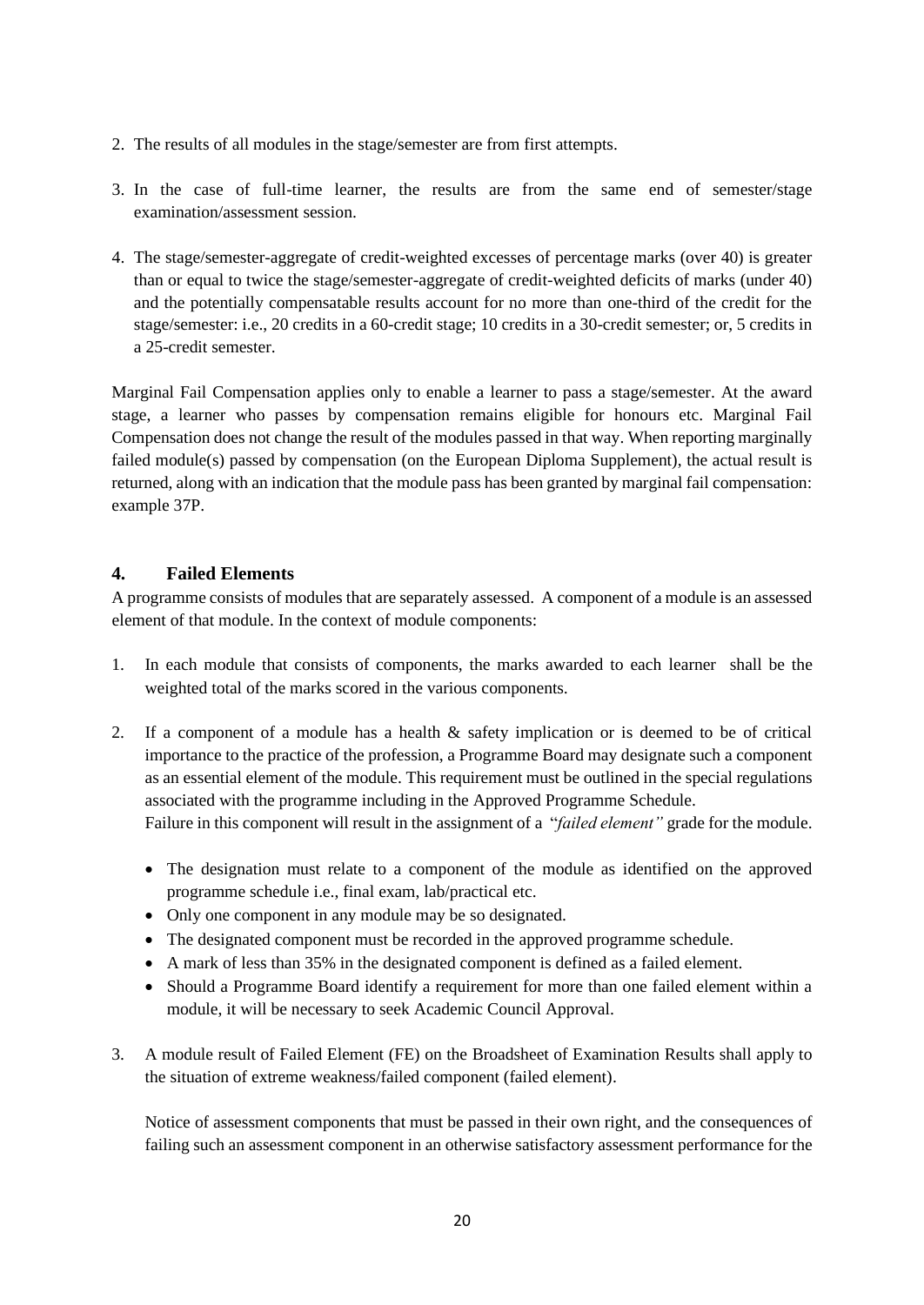module, must be notified in advance to all learners on the program by notice of the special regulations that are associated with their programme.

4. The special regulation of designating a component of a module that must be passed has to be identified in the *Approved Programme Schedule* and in the associated *Module Definition Form.* 

## <span id="page-20-0"></span>**5. Exemption**

A student who wishes to change his/her enrolment status may apply to do so at the times and in the manner specified from time to time by the TU. Seeking a module exemption is an example of a registered student seeking to change their enrolment status.

TUS:MM operates a process for Recognition of Prior Learning (RPL) designed to facilitate learners accessing education or continuing their education. The policy and procedure for the management of exemptions, based on the recognition of existing and relevant prior learning is outlined in the *TUS:MM Recognition of Prior Learning Policy.* Recognition or exemptions will only be given for completed modules and where the minimum intended module learning outcomes have been already achieved for the module(s) for which an exemption is sought. The demonstrable prior learning should be a sufficiently evidentially matched to the minimum intended module learning outcomes to justify exemption from the module in the context of the overall programme. RPL policy recognizes that a learner's prior knowledge, skill and competence may come from:

- (i) formal accredited learning or training known as certified learning; and/or
- (ii) non-certified, informal, experiential learning or 'on the job' learning obtained through previous training (certified or non-certified).

## <span id="page-20-1"></span>**5.2 Categories of Learning Recognised for Exemption**

The categories of learning within RPL include:

- 1. *Accreditation of Prior Certificated Learning* (APCL): the recognition of formal learning for which certification has been awarded through a bona-fide educational institution or other education/training provider. Under the principle that such credit should only be awarded once, such prior learning requires recognition rather than accreditation.
- 2. *Accreditation of Prior Experiential Learning (*APEL): the awarding of exemptions for uncertificated learning gained from experience. The recognition of prior un-certified learning is by way of exemptions for the achievement of learning outcomes associated with the prior experiential learning considered.

# <span id="page-20-2"></span>**5.3 Criteria used in Assessing Exemption**

The criteria used in the recognition of prior learning for the purposes of granting an exemption(s) are grounded in the principle that they are readily available, clearly understood, and applied consistently and fairly. The *TUS:MM Recognition of Prior Learning Policy* and *RPL Student Handbook* support this principle. To ensure consistency and fairness the following criteria are applied in the assessment of the information presented to support a students or prospective student's application for the recognition of their prior learning and thereby obtain an exemption: (i) Validity; (ii) Sufficiency; (iii) Authenticity; (iv) Reliability; (v) Currency.

## <span id="page-20-3"></span>**5.4 Designation of Modules that Qualify for Exemption**

Exemptions may be given on an academically accredited TUS:MM programme or module. Programmes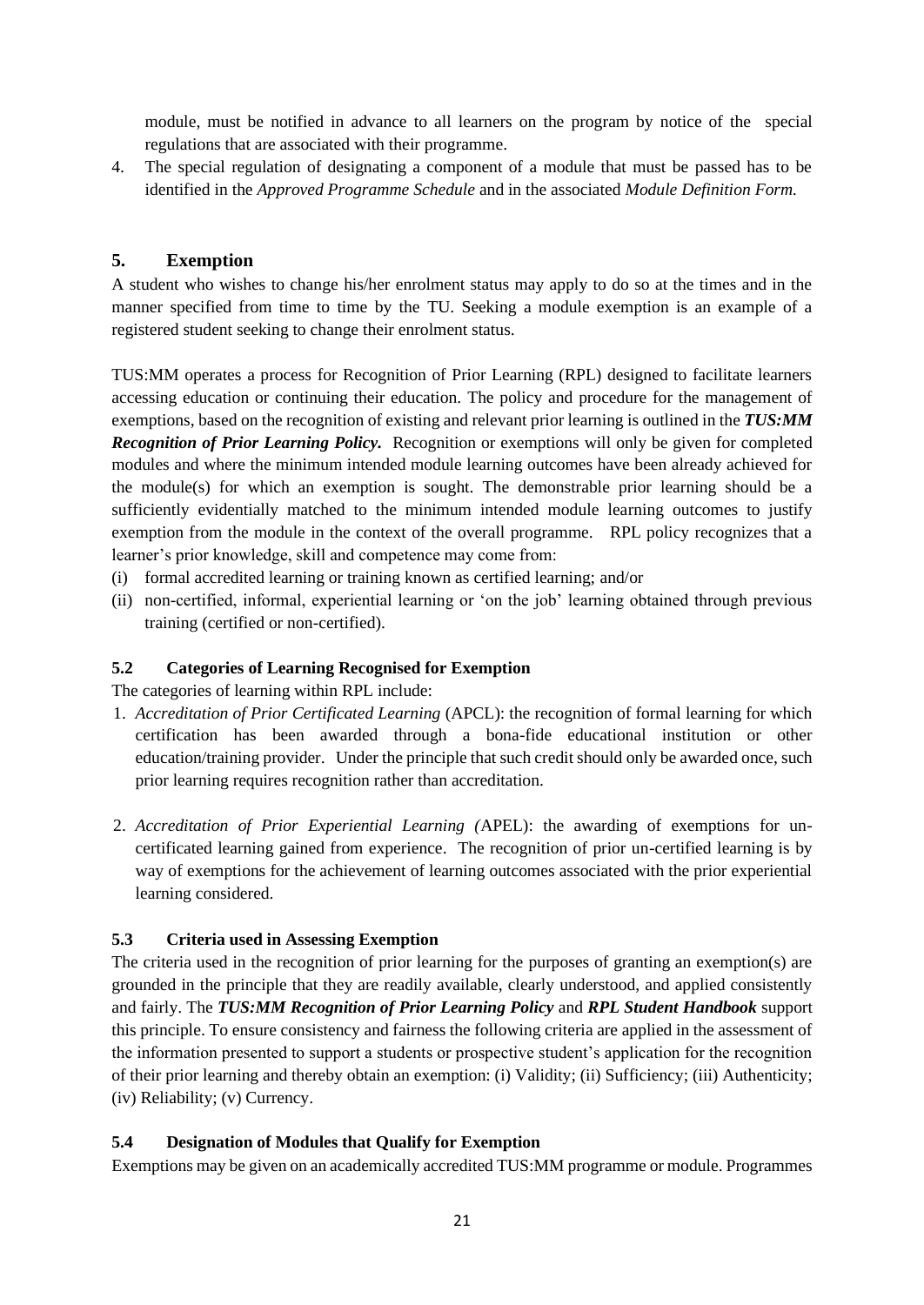may also be professionally accredited by a professional or external awarding body. The applicant would have to comply to the RPL policy and procedures that such bodies may also operate when seeking an exemption.

## <span id="page-21-0"></span>**5.5 Award Classification based on Exempted Modules**

- (i) Recognition or exemptions will only be given for complete modules.
- (ii) Where the minimum intended module learning outcomes have been already achieved for the module(s) for which an exemption is sought.
- (iii) For a maximum of 50% of the total credits associated with the Award Classifying Modules (modules that contribute to the award classification are termed Award Classifying Modules).

In alignment with QQI Sectoral Conventions (Assessment and Standards, Revised 2013), where RPL is granted in an Award Classifying Module (normally in an award stage module) then the RPL module exemption must be given a grade in that module (for award classification purposes). Exempted marks come from other modules in which marks are awarded in that stage. The maximum number of credits that can be exempted through the RPL process can be no more than 50% for the applied programme.

## <span id="page-21-1"></span>**5.6 Conditions associated with the application of Exemptions**

ECTS credits may be recognised for exemptions awarded to a student subject to the *TUS:MM Recognition of Prior Learning (RPL) Policy.* 

Students required to repeat a year or a full semester under the progression policy of the TU are not eligible for further exemption in individual modules in that year or semester.

A student to whom exemptions have been granted, and who presents for further examination in any or all of the exempted examination subjects, shall be deemed to have waived the exemptions granted. The waiver of exemptions cancels the original result(s) which cannot be restored for the purpose of further attempts at the examination.

## <span id="page-21-2"></span>**5.7 Noting of Exemption(s) on a Student's Academic Record**

The convention for the noting of exemption(s) on a Student Academic Record is as follows: **EX**: Exemption(s) Granted

# <span id="page-21-3"></span>**6. Deferral of a Module Terminal Examination or Assessment**

If an application for a deferral of module's Terminal Examination or assessment is made by a Learner prior to the scheduled date for that assessment, based on a valid cause with appropriate documentation, then the Dean of the Faculty/School or Head of Department may approve such a deferral without penalty, and inform the Programme Board of Examiners for ratification.

In order to qualify for consideration, the adverse circumstances or events must be unforeseeable or unpreventable as far as the learner is concerned, and sufficiently disruptive to have a significant adverse effect on the academic performance of the learner or his/her ability to complete assignments by the due date**.**

Normally reasons why a Terminal Examination or assessment can be deferred fall under the following headings:

• Personal illness - (Medical Certificate from a Doctor is required)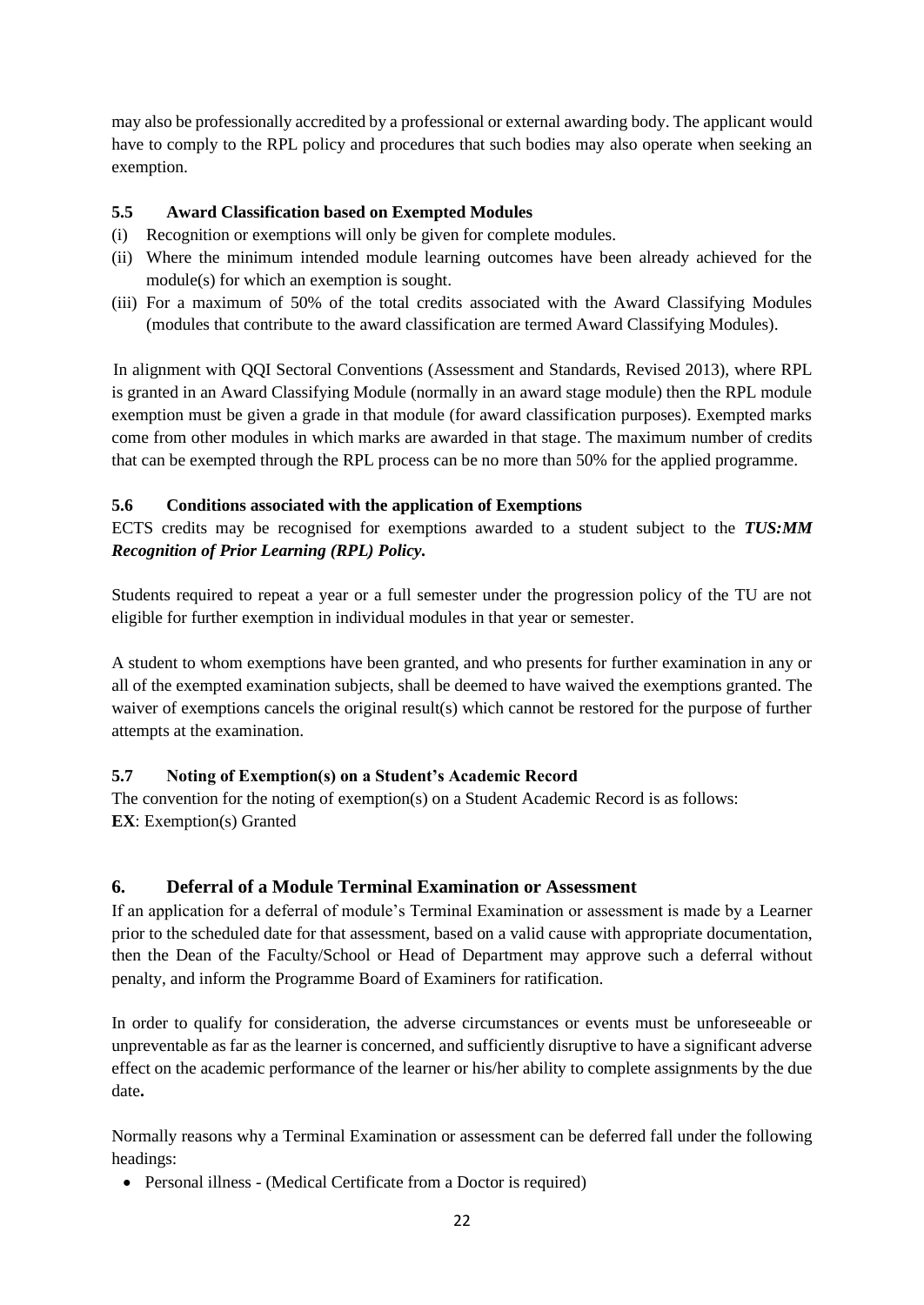- Death of a family member or close relative (A Death Certificate or Notice of Death is required).
- COVID-19 related or a Force Majeure event impacting on the operation of terminal examinations/assessments

A deferral of a module assessment will only be allowed for within the academic year and stage in which the student is registered. The student must complete the deferred examination/assessment at the next examination/assessment opportunity for that module, where circumstances permit.

#### *Reallocation of Assessment*

Specifically, in the case of a continuous assessment examinations, where deferral is not an option, the Dean of the Faculty/School/Head of Department or Lecturer, may recommend the reallocation of assessment marks to the Terminal Examination or Terminal Assessment based on valid cause with appropriate documentation that supports the request for a displaced assessment (Medical certification of personal illness; death notice).

#### <span id="page-22-0"></span>**7. Withdrawal**

A student who wishes to change their enrolment status may apply to do so at the times and in the manner specified from time to time by the TU. Withdrawal is an example of a student seeking to change their enrolment status.

Any learner who, for whatever reason, does not wish to continue their studies for the current academic year may withdraw from the TU in accordance with the withdrawal procedure set down by the Registration office, which is published in the student handbook. Failure to comply with the TU's withdrawal procedures (including the completion of a withdrawal form) may have consequences for a learner's recorded academic standing and re-admission to a further programme of study.

#### <span id="page-22-1"></span>**7.1 Consequences of Withdrawal on the Academic Award Standing of the Learner**

A learner may apply to withdraw from a programme at any point during the academic year.

A student who formally applies for withdrawal from a programme within the permitted timelines noted in the Student Handbook will hold an academic standing of "Withdrawn" for the modules and stage on which they were enrolled.

Where a student fails to withdraw and fails to attend or take an assessment or assessment element (either continuous assessment and/or module terminal examination) and provides no mitigating explanation or proof of extenuating circumstances, this is recorded as an absent examination/assessment attempt by the learner.

Therefore, failure to withdraw, or withdrawal beyond the assessment period for a module, will be deemed an end of semester/stage examination/assessment attempt for the module and an absent examination/assessment attempt by the learner.

#### <span id="page-22-2"></span>**7.2 Noting of Withdrawal on a Student's Academic Record**

The formal notification of withdrawal from the semester/stage on the student's academic record, within the governing timelines for withdrawal, is recorded as:

*WD:* Withdrawal or WG (for students who withdraw post end of semester 1/Stage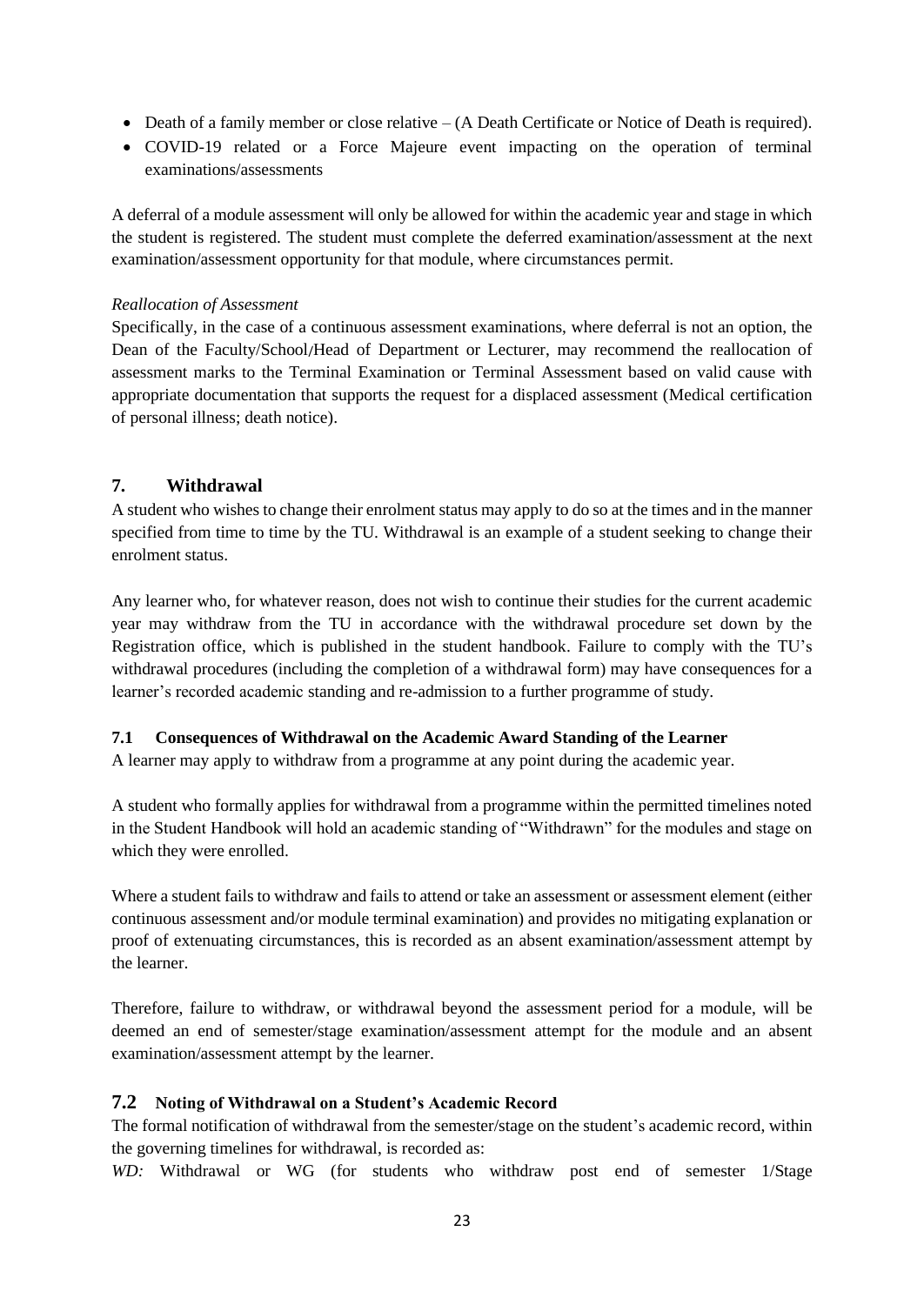examination/assessment session.)

# <span id="page-23-0"></span>**8. Aegrotat Award**

In circumstances, relating to assessment for an award where the Board of Examiners has insufficient evidence to determine a Learner 's performance but is satisfied that, but for illness or other valid cause, the Learner would have achieved the required standard, the Board of Examiners may recommend that an unclassified award be made.

Prior to making a recommendation of such an Aegrotat award the Vice President Academic Affairs and Registrar shall establish that the Learner has agreed to accept such an award.

A Learner who accepts an Aegrotat award waives the entitlement to be reassessed.

A Learner who elects to be reassessed rather than accept an Aegrotat award shall waive the entitlement to such an award.

## <span id="page-23-1"></span>**9. Posthumous Award**

In the event of the premature death of a fully registered student attending the award stage of their programme of study, an award may be conferred posthumously, where the Technological University considers such an award to be appropriate.

# <span id="page-23-2"></span>**10. Procedures governing the Review by a Learner of their Examination /Assessment Results**

A learner may consult with their Faculty/School to clarify their examination and/or assessment module results. This, in itself, will not alter marks awarded, and represents an information request.

Following the publication of the end of semester/stage examination and/or assessment results, the learner will be afforded an opportunity to formally review their examination/assessment results.

## <span id="page-23-3"></span>**10.1 Grounds for an Examination/Assessment Review**

An Examination/Assessment Review is a review of a decision of the Board of Examiners and means the rechecking and re-consideration in detail of all or part of the existing examination/assessment material.

A learner may not seek a review of the academic judgement of the examiners. Reviews submitted simply because a learner disagrees, or is unhappy, with the mark they have been awarded will not be considered.

The process for dealing with reviews will meet the same standards of fairness, consistency, and fitness for purpose as assessment in general.

- 1. The examination/assessment regulations of the TU have not been properly implemented, and where there is a prima facie case that this has had an adverse effect on the Learner's performance. or
- 2. Compassionate/Extenuating circumstances related to the Learner's examination/assessment situation were made known to the TU by the Learner prior to or during or within 5 working days of the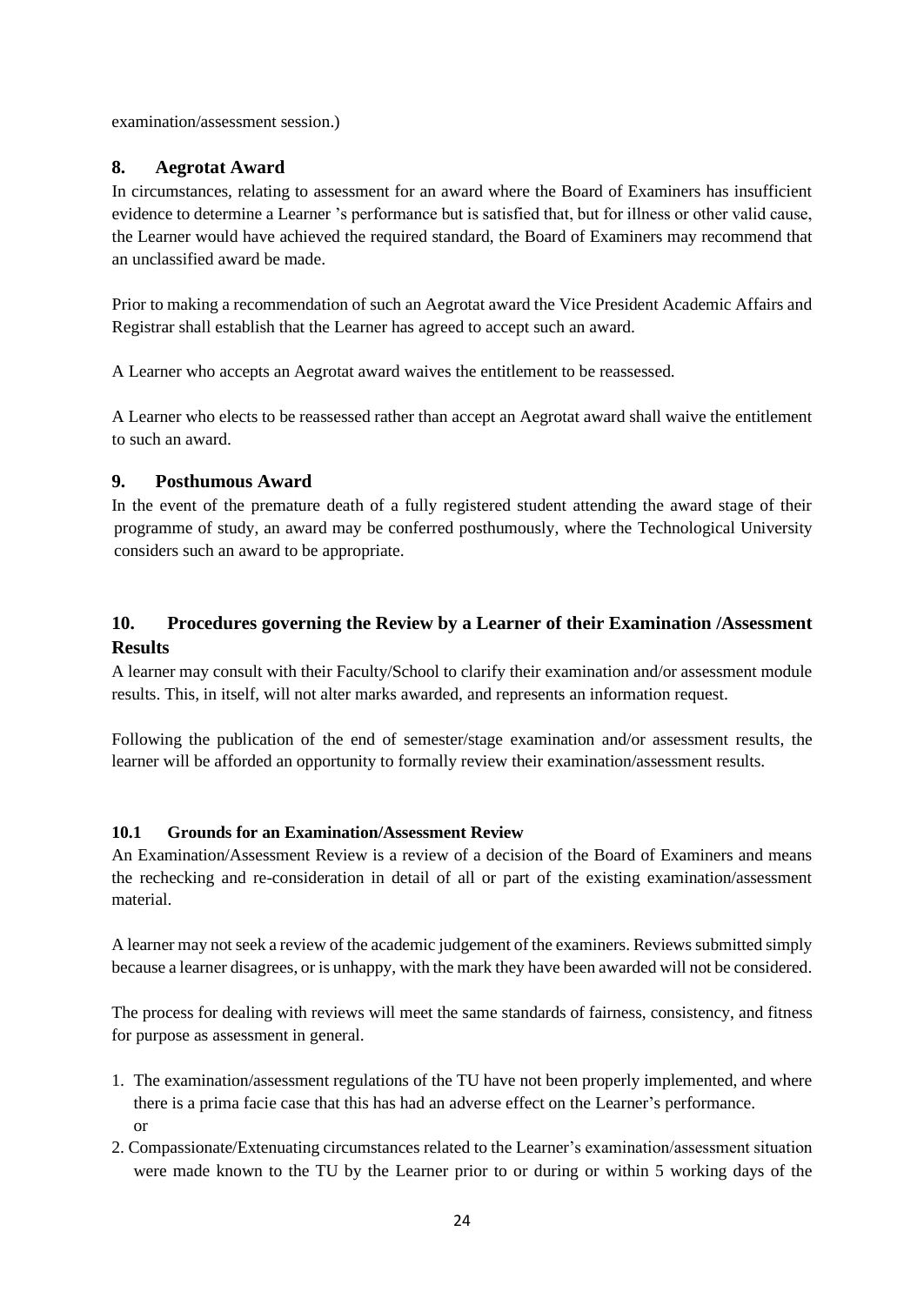examination/assessment concerned of which the Board of Examiners were unaware. This refers to a situation where the extenuating circumstances were not drawn to the attention of the Board of Examiners because:

- either they were unknown to the learner at the appropriate time
- or the learner was unable to present the information because of circumstances outside his/her control

or

3. There has been an error in the recording and addition of marks on a particular examination script/assessment

or

4. For a learner with disability or special educational need, the agreed revised examination/assessment procedures were not implemented, or agreed support was not made available.

## <span id="page-24-0"></span>**10.2 Procedures to be followed to request an Examination/Assessment Review**

- 1. Application forms are available from the Examinations Office and are available on the website.
- 2. An application, signed by the applicant and accompanied by the appropriate fee for an Examination/Assessment Review, should be received by the Examinations Office within five working days of the publication of the Learner's results. Only a written request for an Examination/Assessment Review, signed by the Learner concerned, is considered. Where a learner is out of the jurisdiction or is incapable of entering a signed application for review, clear authorisation for same must be supplied.
- 3. The application for an Examination/Assessment Review must identify the examination(s)/assessment(s) for which the Examination/Assessment Review is being sought. It must also specify with supporting statement the grounds on which an Examination/Assessment Review is sought and must contain all information that the Learner requests to have considered in the Examination/Assessment Review.
- 4. The application will be checked by the Vice President Academic Affairs and Registrar to determine if the grounds for the Examination/Assessment Review are met. This check will include an administrative recheck of the recording and addition of marks by the Dean of Faculty/School or Head of Department and/or the module lecturer(s).
- 5. The Vice President Academic Affairs and Registrar may dismiss a request for an Examination/Assessment Review in the following circumstances:
	- when the review request is lodged late, without a satisfactory explanation
	- when it can be demonstrated that the review request does not comply with these regulations
	- when it can be shown that the review, although complying with these regulations, could not lead to any change in the assessment which is the subject of the review. Such a conclusion may follow from the assessment structure of the programme concerned but may not be based on qualitative judgements concerning the possible outcome of the requester's case).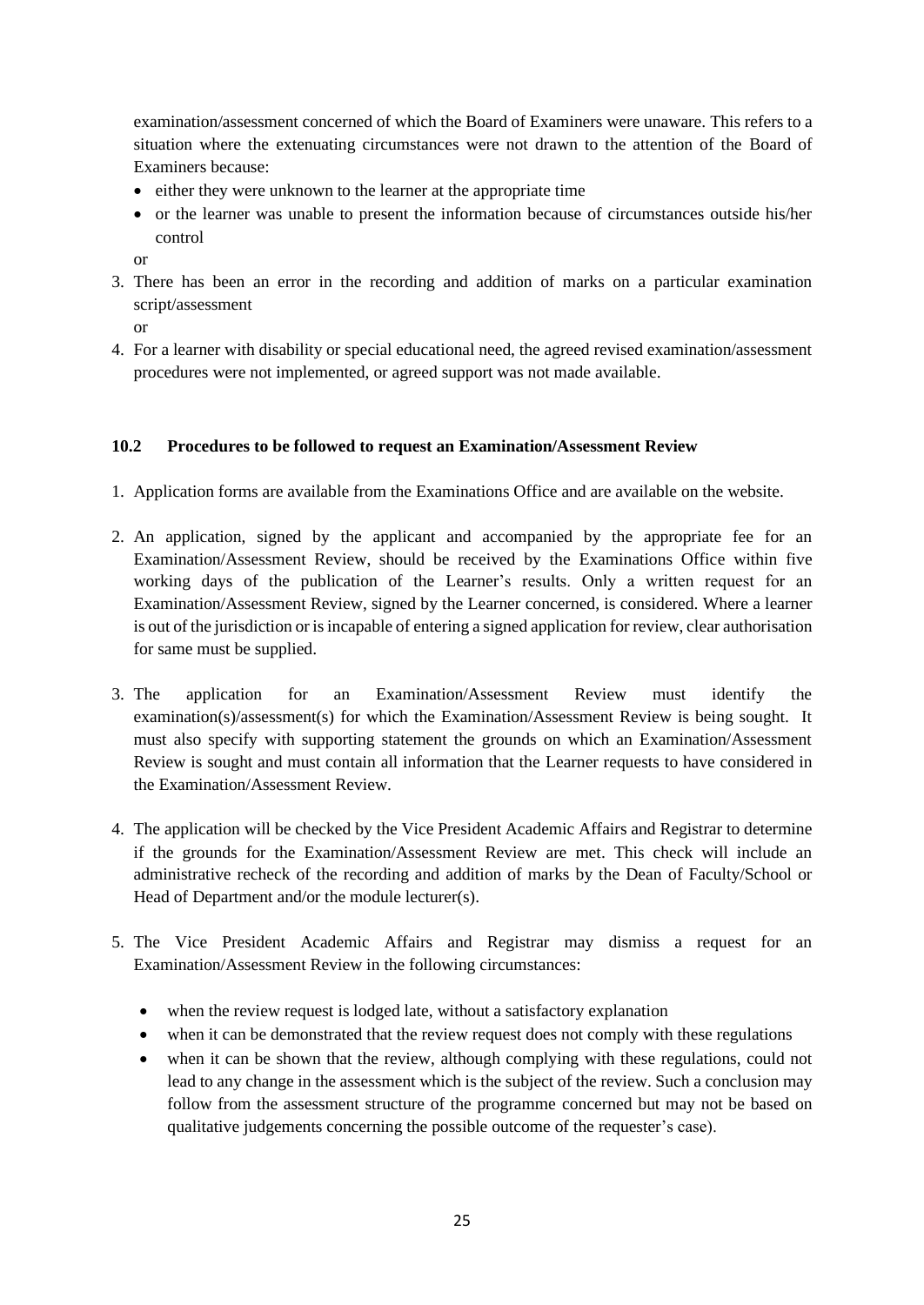- 6. Where the Vice President Academic Affairs and Registrar deems an application valid, the Application for the Examination/Assessment Review shall be forwarded to the Dean of Faculty/School or Head of Department, who will ensure that this will be carried out within five working days.
- 7. When the Dean of Faculty/School or Head of Department suspects that a delay is envisaged in the process of Examination/Assessment Review, the Dean of Faculty/School or Head of Department shall advise the Vice President Academic Affairs and Registrar in writing of the delay, the reasons for the delay and the expected completion date for the Examination/Assessment Review. The Vice President Academic Affairs and Registrar shall so inform the Learner in writing.
- 8. Two people will normally carry out the Examination/Assessment Review: Dean of Faculty/School or Head of Department or nominee, and Internal Examiner.
- 9. Where necessary the External Examiner or an appropriate academic may substitute for Internal Examiner.
- 10.Recommendation on the Examination/Assessment Review will be reported on the appropriate form to the Vice President Academic Affairs and Registrar by the Dean of Faculty/School or Head of Department.
- 11.In the case where there appears to be grounds for a change in grades, the report from the Dean of Faculty/School or Head of Department should be accompanied by all relevant supporting documentation e.g., Board of Examiners meeting minutes.
- 12.Upon receipt of the Report, the Vice President Academic Affairs and Registrar will, on the result of the Examination/Assessment Review, authorize that result for release and instruct the Examinations Office to communicate that result to the Learner.
- 13.If a change in a grade is recommended by the Dean of Faculty/School or Head of Department, and where that recommendation is accepted, the Vice President for Academic Affairs & Registrar makes the necessary arrangements to have the official result amended by the Examination Office. Statistics reports for academic council are amended accordingly.
- 14.A learner has a right to appeal the result of an Examination/Assessment Review to the Board of Appeal, according to the procedures set out in the *Academic Council Bylaw 2 Board of Appeal.*

## <span id="page-25-0"></span>**10.3 Appeal**

An appeal means a request to a higher authority for the alteration of the decision or judgement of a lower one. The regulation and procedures for the conduct of appeals are outlined in the *Academic Council Bylaw 2 Board of Appeal*.

#### <span id="page-25-1"></span>**11. Assessment Infringements**

It is an unfair practice to commit any act whereby a person may obtain, for himself/herself or for another, an unfair advantage which may (or may not) lead to a higher mark or grade than his/her abilities would otherwise secure in the examination or assessment process.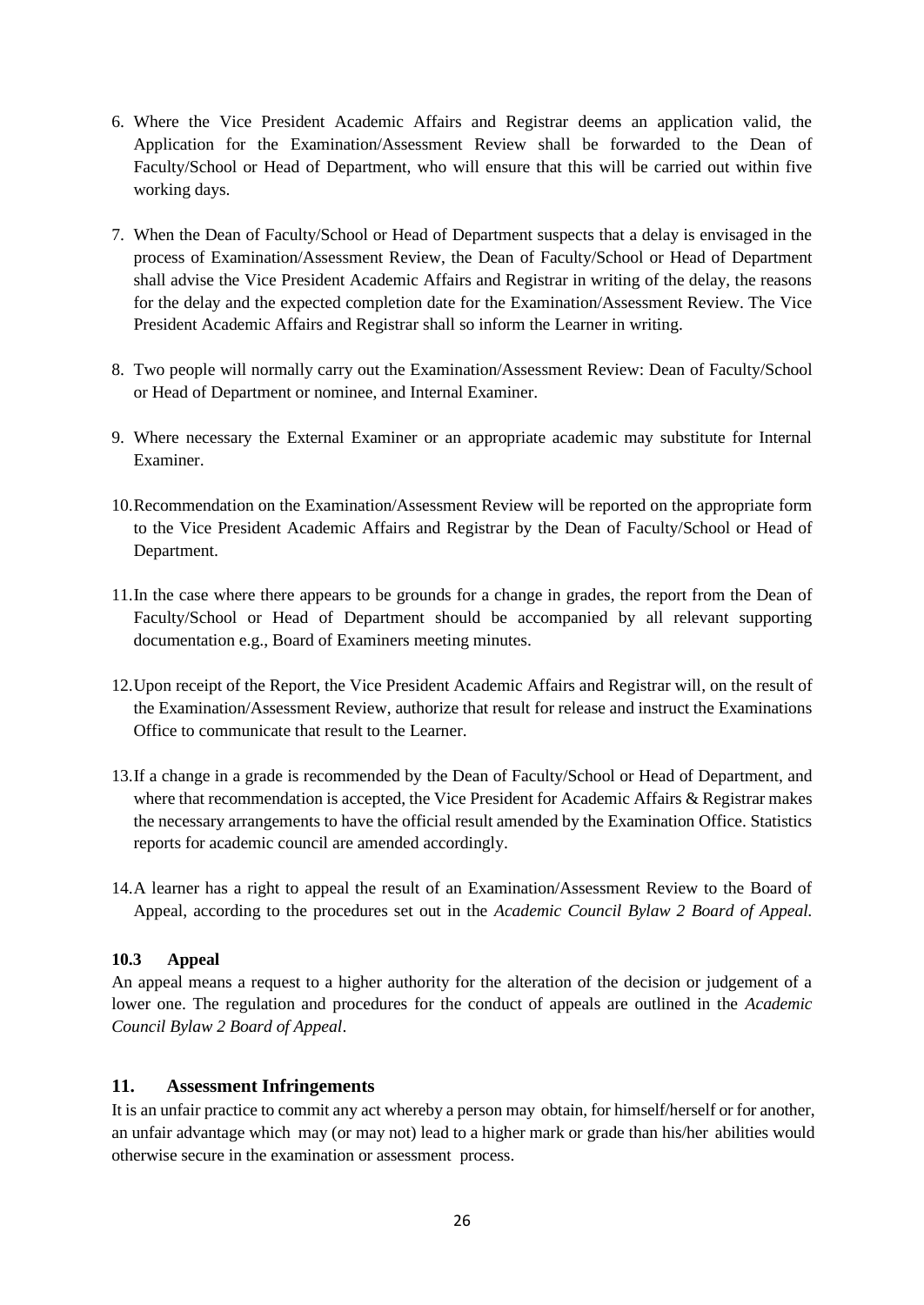In particular, without prejudice to the generality of the foregoing, it is considered unfair practice and a breach of assessment regulations when any actual or attempted form of academic misconduct as outlined has been formally investigated and concluded as having occurred in line with the forms of academic misconduct outlined.

## <span id="page-26-0"></span>**11.1 Forms of Academic Infringements**

An academic infringement occurs when the student engages in one or more of the following types of academic misconduct:

- (i) introduce into the examination setting any unauthorised form of written or other material into an examination, including that which is stored electronically, materials such as a book, mathematical tables, manuscripts or loose papers of any kind, electronic communication devices, or any other source of unauthorised information (whether accessed/used/viewed during the examination/assessment or not). These items should be placed in the designated areas away from the learner's desk, in advance of the commencement of the examination, as advised by the invigilator/supervisor
- (ii) communicate with any other person within, or outside, the examination centre (including use of mobile phone or other mobile communication device), except as authorized by an invigilator/supervisor
- (iii) copy or use in any other way unauthorised materials or the work of any other learner
- $(iv)$  collude or consciously collaborate, without official approval –
- **Collusion** may occur between two or more learners in the preparation and production of work which is ultimately submitted by each in an identical or substantially similar form, and/or is represented by each to be the product of his/her individual efforts. Collusion also occurs when there is unauthorised co-operation between a learner and another person in the preparation and production of work, which is then submitted by the learner as his/her own
- (v) impersonate an examination learner or allow oneself to be impersonated
- (vi) forge, alter or misuse any Technological University documents, records or student identity cards
- (vii) engage in plagiarism by using other people's work and submitting it for assessment as though it were one's own work.

**Plagiarism** is defined as the presentation of work, written or otherwise, of any other person, including one's lecturer, another learner, a family member, or another institution, as the learner's own. Plagiarism includes:

- ➢ verbatim copying of another's work without clear identification, appropriate reference, and acknowledgement
- $\triangleright$  close paraphrasing of another's work by simply changing a few words or altering the order of presentation without clear identification, appropriate reference, and acknowledgement
- ➢ unidentified/unacknowledged presentation of another's concept as one's own
- $\triangleright$  unauthorised use or close imitation of the language and thoughts of another author and the representation of them as one's own original work
- $\triangleright$  unwarranted support from others (e.g., parents, professionals) in preparing continuous assessment material which is submitted as one's own work
- ➢ something used and represented in this manner

If a learner provides work to another learner for him/her to copy, s/he may be implicated in the suspected offence.

(viii) claim either to have conducted work i.e., carried out experiments, observations, interviews or any form of research, which one has not in fact carried out; or claim to have obtained results which have not in fact been obtained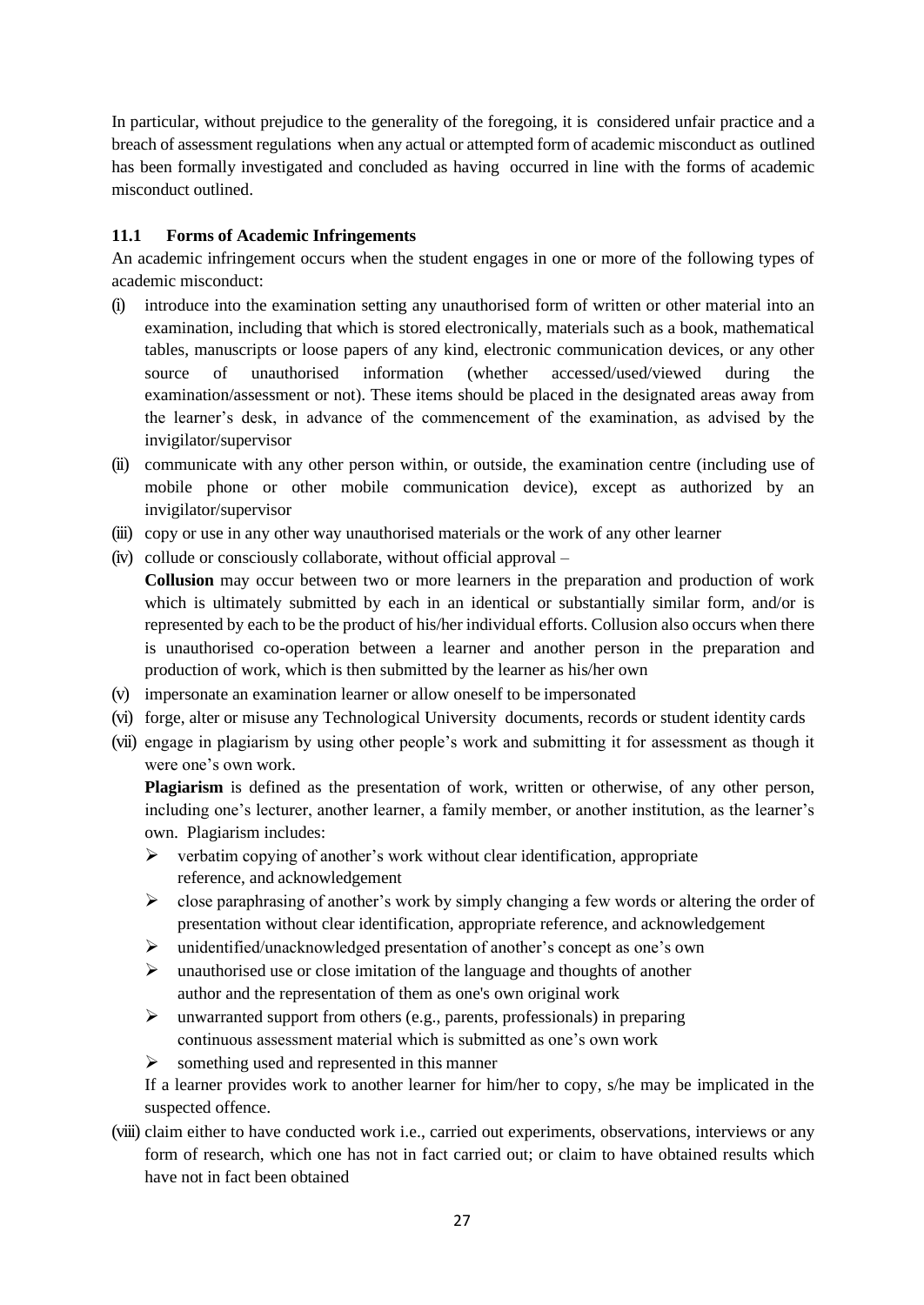- (ix) submit false claims of prior qualification, research or experience in order to gain credit for prior learning.
- (x) possess copies of examination questions, or examination papers, in advance of the examination being held.
- (xi) Any other forms of academic misconduct that constitute an academic infringement of the TU.

## <span id="page-27-0"></span>**11.2 Investigation of Academic Infringements**

When an assessment infringement is alleged to have occurred, a *Board of Assessment Enquiry* shall be conducted into the known and relevant circumstances of the alleged assessment infringement.

The student will be informed of the outcome of their breach of assessment regulations by the Board of Assessment Enquiry. Where a student has been found to be in breach, the student has a right to appeal the decision of the Board of Assessment Enquiry to a Board of Appeal.

When the student has been determined to have committed an assessment infringement by a Board of Assessment Enquiry, the Board will determine a penalty, based on that determination. The result of the Board of Assessment Enquiry will be conveyed to the Board of Examiners at its next sitting.

#### <span id="page-27-1"></span>**11.3 Penalties applied for Academic Infringements**

The Board of Assessment of Inquiry for the investigation of breaches of assessment regulations determines the penalty appropriate to each case, on a case-per-case basis. Where a learner has been found guilty of breaching the assessment regulations of the TU, the penalties that are available to impose include one or any combination of *inter alia*:

- 1. A written warning, which may or may not be entered on the learner's academic record depending on the nature of the offence
- 2. A redistribution of marks allocated or a reduction in marks allocated to reflect the serious nature of the offence committed. This can include:
	- a) the cancellation of the learner's marks for all or part of the module assessment or its constituent component assessment in which the offence was committed by assigning a mark of ZERO
	- b) the cancellation of the learner's marks for the whole module concerned by assigning a mark of ZERO
	- c) the cancellation of the learner's marks for all of the modules for the particular semester/stage of study by assigning a mark of ZERO.
- 3. Where a mark of ZERO is given in (a), (b), or (c) above the penalty notice will include notification of the period of time that must elapse before the student can be entitled to seek a reassessment. This may include:
	- a) the student being allowed to resit at the next available sitting
	- b) the postponement of the student's facility to resit for one year
	- c) the student's progress to be postponed for one academic year
- 4. The reduction of the award classification result by one class or the non-award of a merit/honour/distinction, as appropriate
- 5. Dis-qualification of the student from any future examination of the awarding body.
- 6. A declaration that the student is ineligible for any special award of the Technological University
- 7. Suspension of the student from all activities of the Technological University for a fixed period of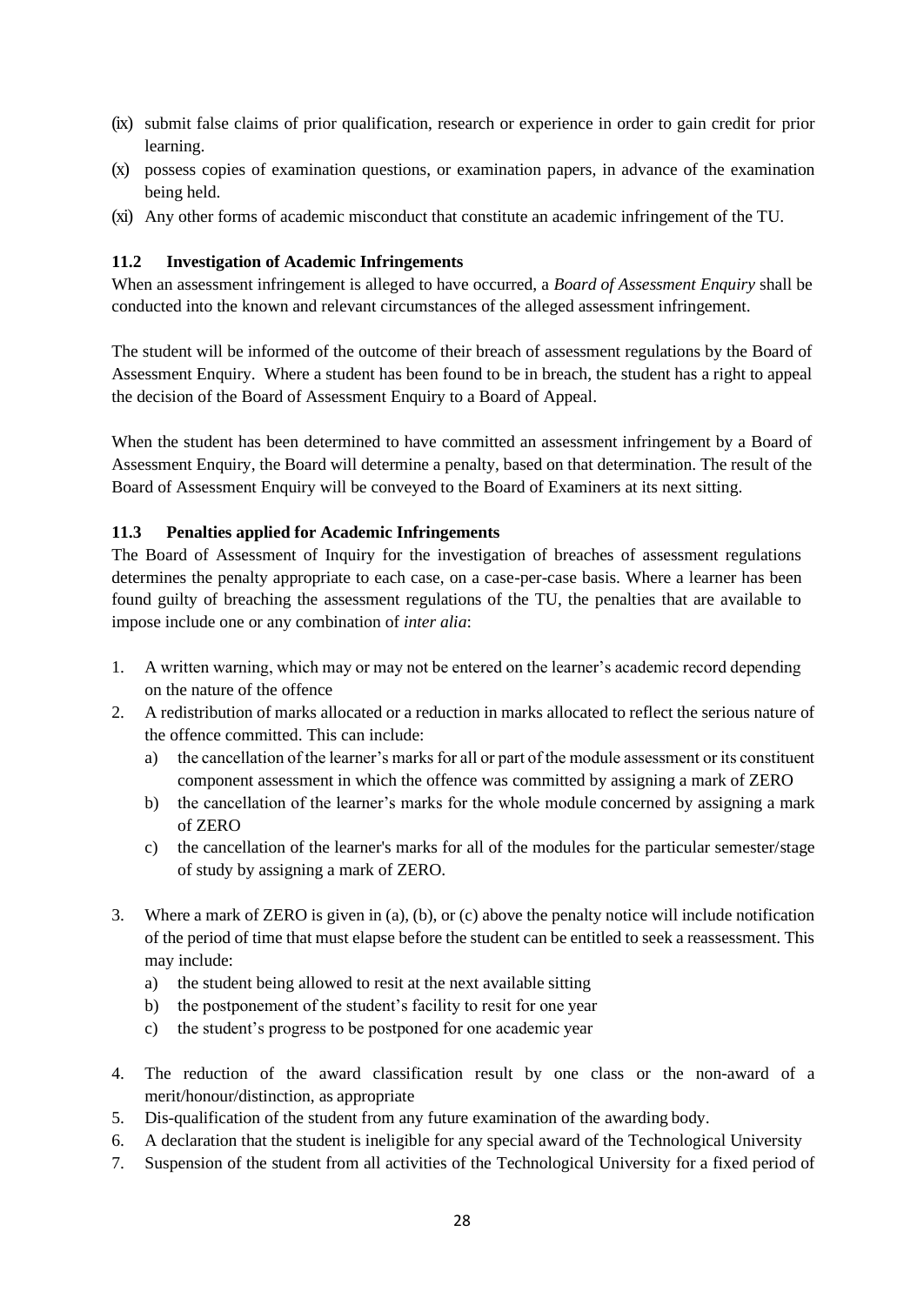time

8. A recommendation to Academic Council/Governing Body for the formal expulsion of the student.

The conduct and operation of the Board of Assessment of Inquiry is outlined in *TUS:MM Assessment Regulations and Procedures*

## <span id="page-28-0"></span>**12. Revocation of an Award**

The Academic Council may revoke any award made by the TU and all privileges connected therewith if it shall be discovered at any time and proven to the satisfaction of the TU that the award is found to have been obtained by fraud or deception. The process to be undertaken by TU are those that apply in dealing with Assessment Infringements.

# <span id="page-28-1"></span>**13. Direct Entry**

The Direct Entry admissions process is relevant for programmes that include the following:

- (i) New programmes that were validated post the publication of the CAO listing and are therefore not available via the CAO listing of programmes.
- (ii) An NFQ Level 6 programme that is an embedded programme on an equivalent Level 7 and/or Level 8 programme which is published on the CAO listing
- (iii) Programmes that are not published via CAO

#### <span id="page-28-2"></span>**13.1 Direct Entry to a Full-Time Undergraduate Programme**

In the context of (i), (ii) and (iii) above, direct entry to full-time undergraduate programme will be subject to a number of considerations and conditions including:

- (i) Direct entry students must meet the entry requirements for the programme and any other relevant entry criteria determined (e.g., cut-off points) for the particular programme. This is the primary condition governing Direct Entry requests and must be fulfilled by the applicant student.
- (ii) The availability of a place on the stage of the programme they seek to enter and/or student quotas applying in that stage for directed learning activities (examples: laboratory work)
- (iii) The timeline in which the application is made

Conditions (i) to (iii) above are considered by the Faculty/Department that the student seeks to enter.

The policy that supports the operation of this section is the *TUS:MM Direct Entry Policy & Application Process.*

## <span id="page-28-3"></span>**14. Internal Transfer**

A student who wishes to change their enrolment status may apply to do so at the times and in the manner specified from time to time by the TU. Internal transfer would be an example of a student seeking to change their enrolment status on a full-time undergraduate programme of study.

An internal transfer is enabled, subject to conditions, for a student to enter an alternative new programme of study from that which they initially applied for, were accepted onto, and registered on.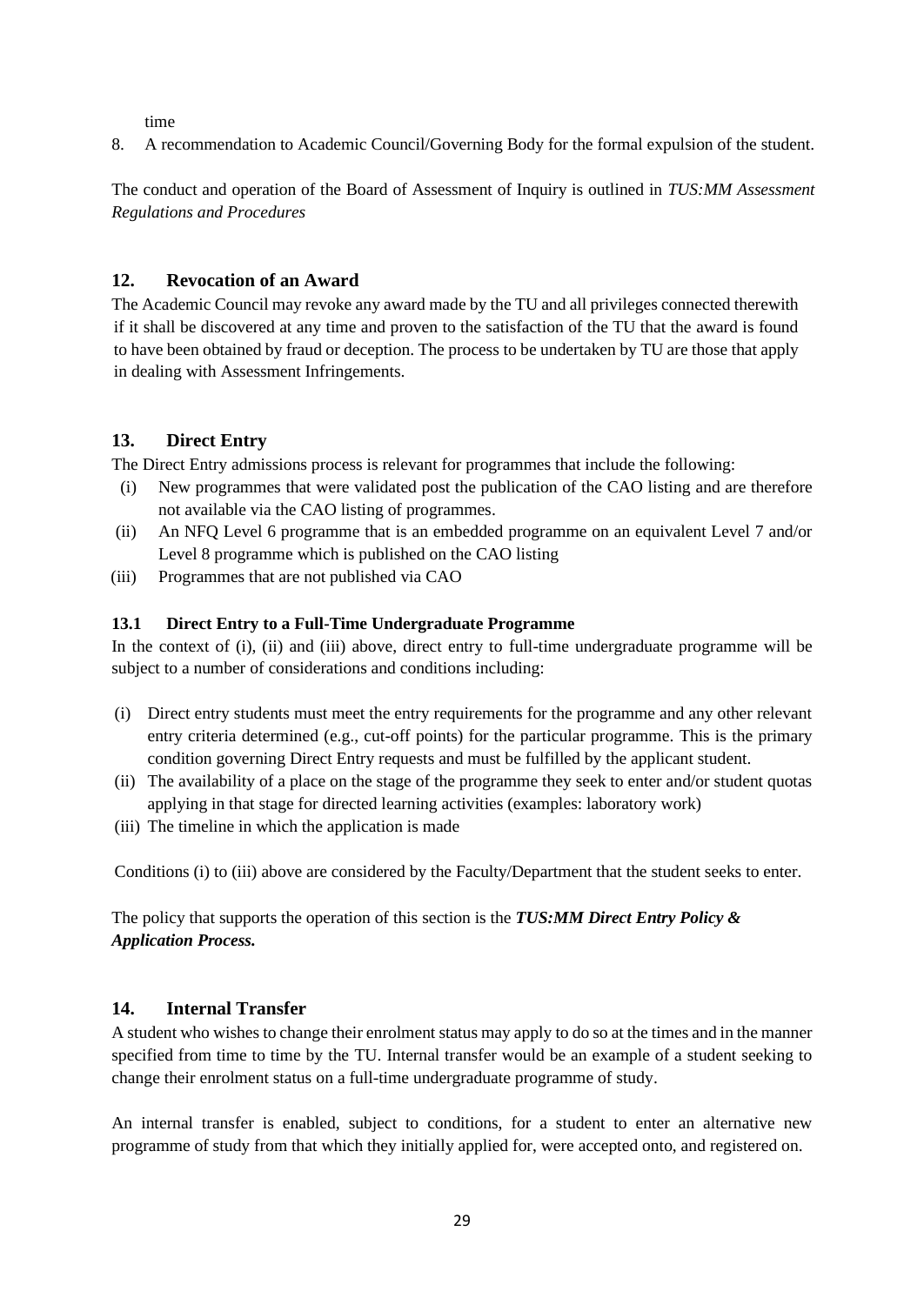# <span id="page-29-0"></span>**14.1 Internal Transfer from a Full-Time Undergraduate Programme to an Alternative Full-Time Undergraduate Programme**

An Internal Transfer request from a registered student on a full-time undergraduate programme to an alternative full-time undergraduate programme is only granted in circumstances that pertain to: (i) the programme, that is, the nature of the programme that the learner is seeking to transfer from and to, including the availability of a place on that stage of the programme: (ii) the learner's academic status prior to entering their current programme; and (iii) their ability to have the requisite knowledge to enter the stage of the programme for which they are seeking entry to.

Internal transfer request from a non-first year student to a later stage of an alternative programme will be considered under the *TUS:MM Advanced Entry Policy* or *TUS:MM Recognition of Prior Learning Policy*, based on the circumstances presented by the case. Such applications will be made through the Admissions Office and adjudicated on by the relevant faculty.

## <span id="page-29-1"></span>**14.2 Internal Transfer Arrangements for First Year Undergraduate Students**

The eligibility of a first-year registered student on a full-time undergraduate programme to transfer to Stage 1 of an alternative full-time undergraduate programme will be subject to a number of considerations and conditions in the ranked order outlined below including:

- (i) The student must meet the minimum entry requirements and any other relevant eligibility criteria (CAO cut-off points) of the programme they wish to transfer to. This is the primary condition governing internal transfer requests and must be fulfilled by the applicant student.
- (ii) The availability of a place on Stage 1 of the programme they seek to enter and/or student quotas applying in Stage 1 for directed learning activities (examples: laboratory work).
- (iii) The timeline in which the application is made
- (iv) The reasons for which the student is seeking to transfer
- (v) The capacity of the student to successfully engage in the new programme of study.

Conditions (ii) to (v) above are considered by the Faculty/Department that the student seeks to enter.

The policy that supports the operation of internal transfer is the *TUS:MM: Internal Transfer Policy & Application Process*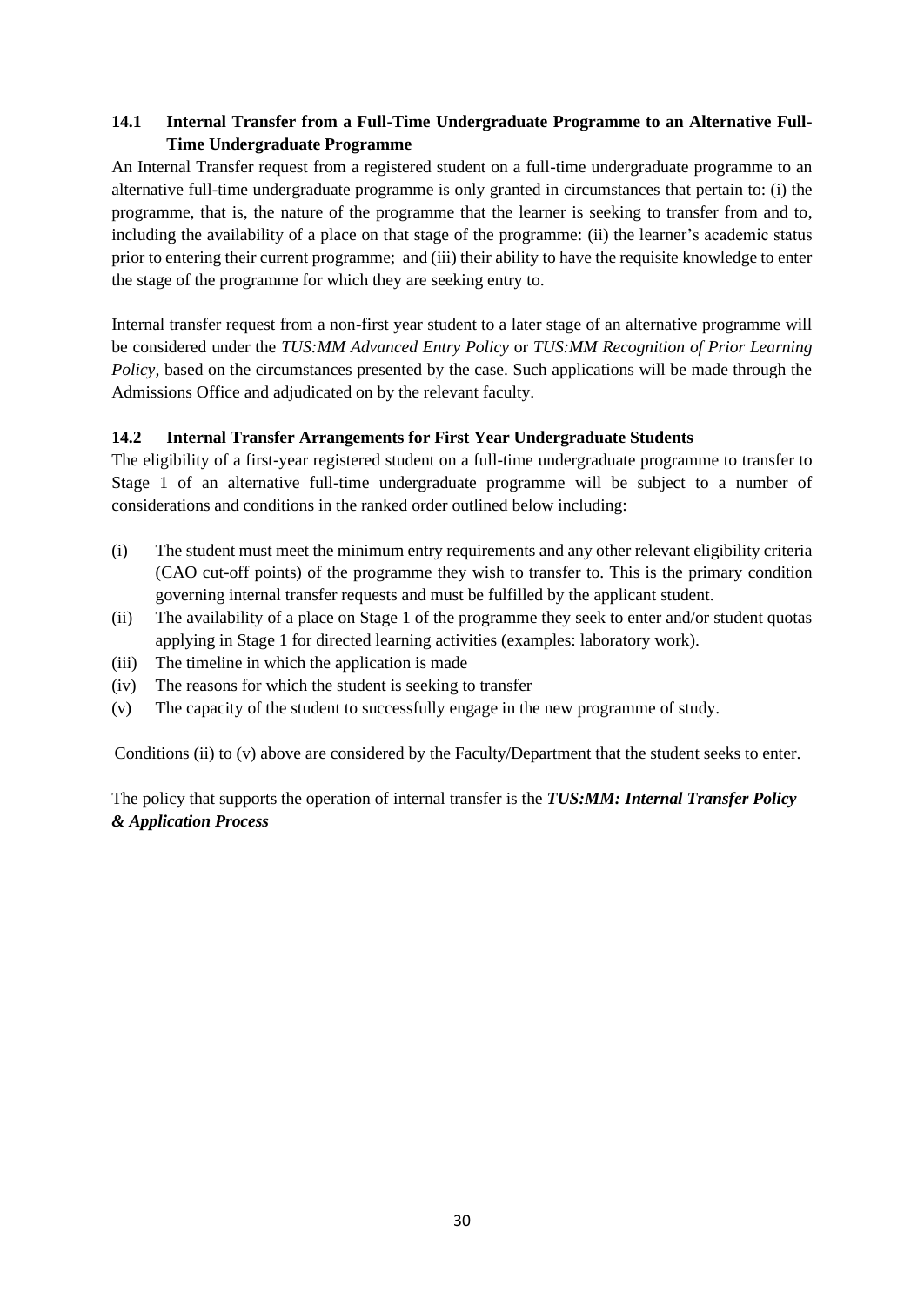# <span id="page-30-0"></span>**Appendix 1: Classifications for Major Awards made by TUS:MM based on the National Framework of Qualification (NFQ)**

| Classification of<br>Higher Certificates (Level 6)<br>and Ordinary Bachelor's<br>Degrees (Level 7) | <b>GPA</b><br>boundary<br>values | <b>PPA</b><br>boundary<br>values | Description                                                                                                                                      |
|----------------------------------------------------------------------------------------------------|----------------------------------|----------------------------------|--------------------------------------------------------------------------------------------------------------------------------------------------|
| Distinction                                                                                        | 3.25                             | 70%                              | Indicative descriptor: Achievement<br>includes that required for a Pass and<br>in most respects is significantly and<br>consistently beyond this |
| Merit Grade 1                                                                                      | 3.0                              | 60%                              | Indicative descriptor: Achievement<br>includes that required for a Pass<br>and in many respects is significantly<br>beyond this                  |
| Merit Grade 2                                                                                      | 2.5                              | 50%                              | Indicative descriptor: Achievement<br>includes that required for a Pass<br>and in some respects, is significantly<br>beyond this                 |
| Pass                                                                                               | 2.0                              | 40%                              | Definitive descriptor: Attains all the<br>minimum intended programme<br>learning outcomes                                                        |

| Classification of<br>Honours Bachelor's<br>degrees (Level 8)<br>and Higher Diplomas (Level<br>8) | <b>GPA</b><br>boundary<br>values | <b>PPA</b><br>boundary<br>values | Description                                                                                                                                      |
|--------------------------------------------------------------------------------------------------|----------------------------------|----------------------------------|--------------------------------------------------------------------------------------------------------------------------------------------------|
| <b>First-class Honours</b>                                                                       | 3.25                             | 70%                              | Indicative descriptor: Achievement<br>includes that required for a Pass and<br>in most respects is significantly and<br>consistently beyond this |
| Second-class Honours<br>Grade 1                                                                  | 3.0                              | 60%                              | Indicative descriptor: Achievement<br>includes that required for a Pass<br>and in many respects is<br>significantly beyond this                  |
| Second-class Honours<br>Grade 2                                                                  | 2.5                              | 50%                              | Indicative descriptor: Achievement<br>includes that required for a Pass<br>and in some respects is<br>significantly beyond this                  |
| Pass                                                                                             | 2.0                              | 40%                              | Definitive descriptor: Attains all the<br>minimum intended programme<br>learning outcomes                                                        |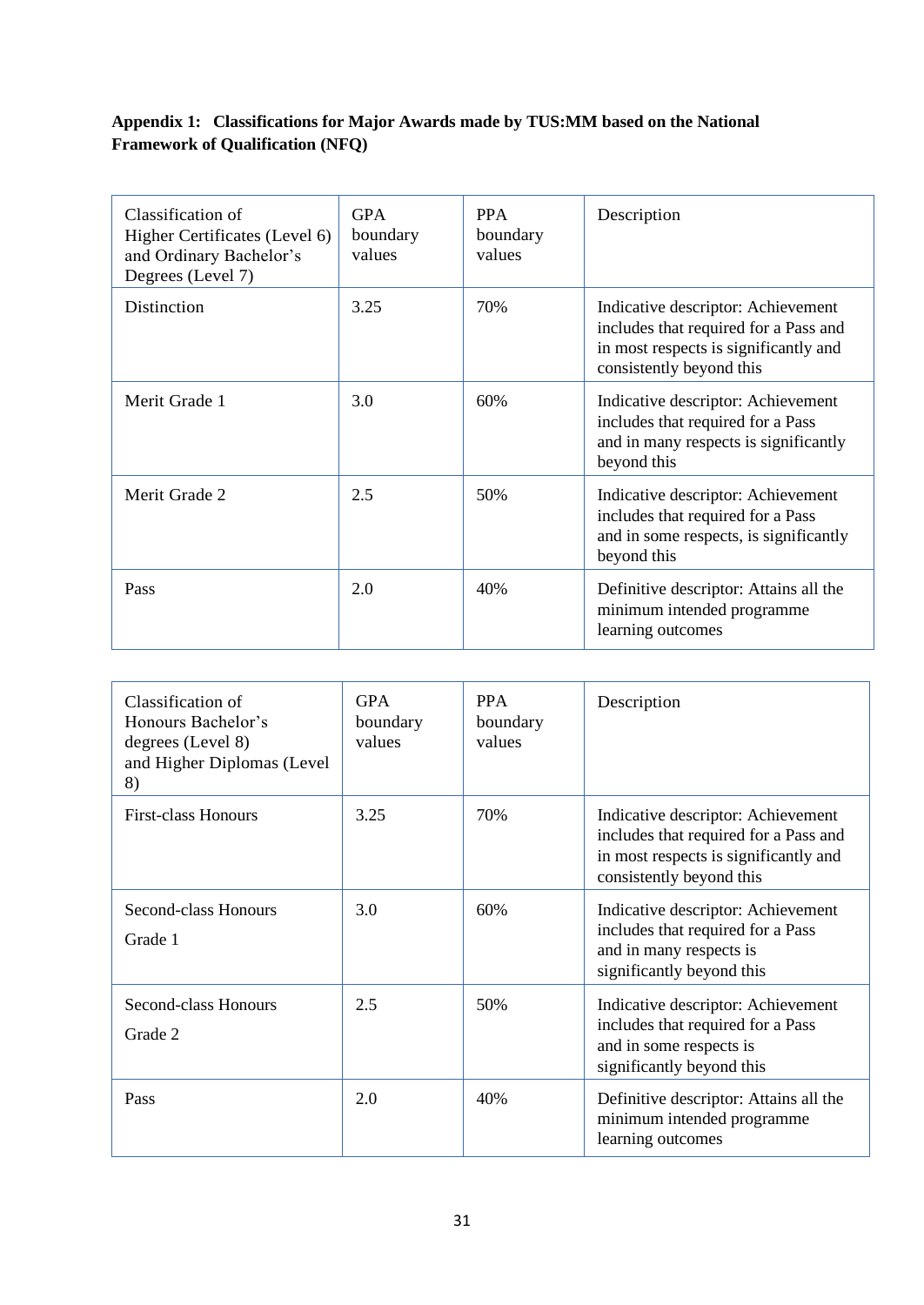| Classification of<br>Postgraduate Diploma (Level<br>9) | <b>GPA</b><br>boundary<br>values | <b>PPA</b><br>boundary<br>values | Description                                                                                                                                      |
|--------------------------------------------------------|----------------------------------|----------------------------------|--------------------------------------------------------------------------------------------------------------------------------------------------|
| Distinction                                            | 3.25                             | 70%                              | Indicative descriptor: Achievement<br>includes that required for a Pass and<br>in most respects is significantly and<br>consistently beyond this |
| Merit                                                  | 3.0                              | 60%                              | Indicative descriptor: Achievement<br>includes that required for a Pass<br>and in many respects is significantly<br>beyond this                  |
| <b>Pass</b>                                            | 2.0                              | 40%                              | Definitive descriptor: Attains all<br>the minimum intended programme<br>learning outcomes                                                        |

| Classification of Taught<br>Master's degrees<br>(Level 9) | <b>GPA</b><br>boundary<br>values | <b>PPA</b><br>boundary<br>values | Description                                                                                                                                      |
|-----------------------------------------------------------|----------------------------------|----------------------------------|--------------------------------------------------------------------------------------------------------------------------------------------------|
| First-class honours                                       | 3.25                             | 70%                              | Indicative descriptor: Achievement<br>includes that required for a Pass and in<br>most respects is significantly and<br>consistently beyond this |
| Second-class honours                                      | 3.0                              | 60%                              | Indicative descriptor: Achievement<br>includes that required for a Pass<br>and in many respects is significantly<br>beyond this                  |
| Pass                                                      | 2.0                              | 40%                              | Definitive descriptor: Attains all the<br>minimum intended programme<br>learning outcomes                                                        |

| <b>Classification</b>                                                                                           | <b>GPA</b> | <b>PPA</b> | Description                                                                                                                      |
|-----------------------------------------------------------------------------------------------------------------|------------|------------|----------------------------------------------------------------------------------------------------------------------------------|
| of Research                                                                                                     | boundary   | boundary   |                                                                                                                                  |
| degrees                                                                                                         | values     | values     |                                                                                                                                  |
| Unclassified<br>(recognised as<br>equivalent to an honour<br>classification for<br>progression and<br>purposes) | N/A        | N/A        | Definitive descriptor: Attains<br>all the minimum intended<br>learning outcomes for the<br>relevant<br>research degree programme |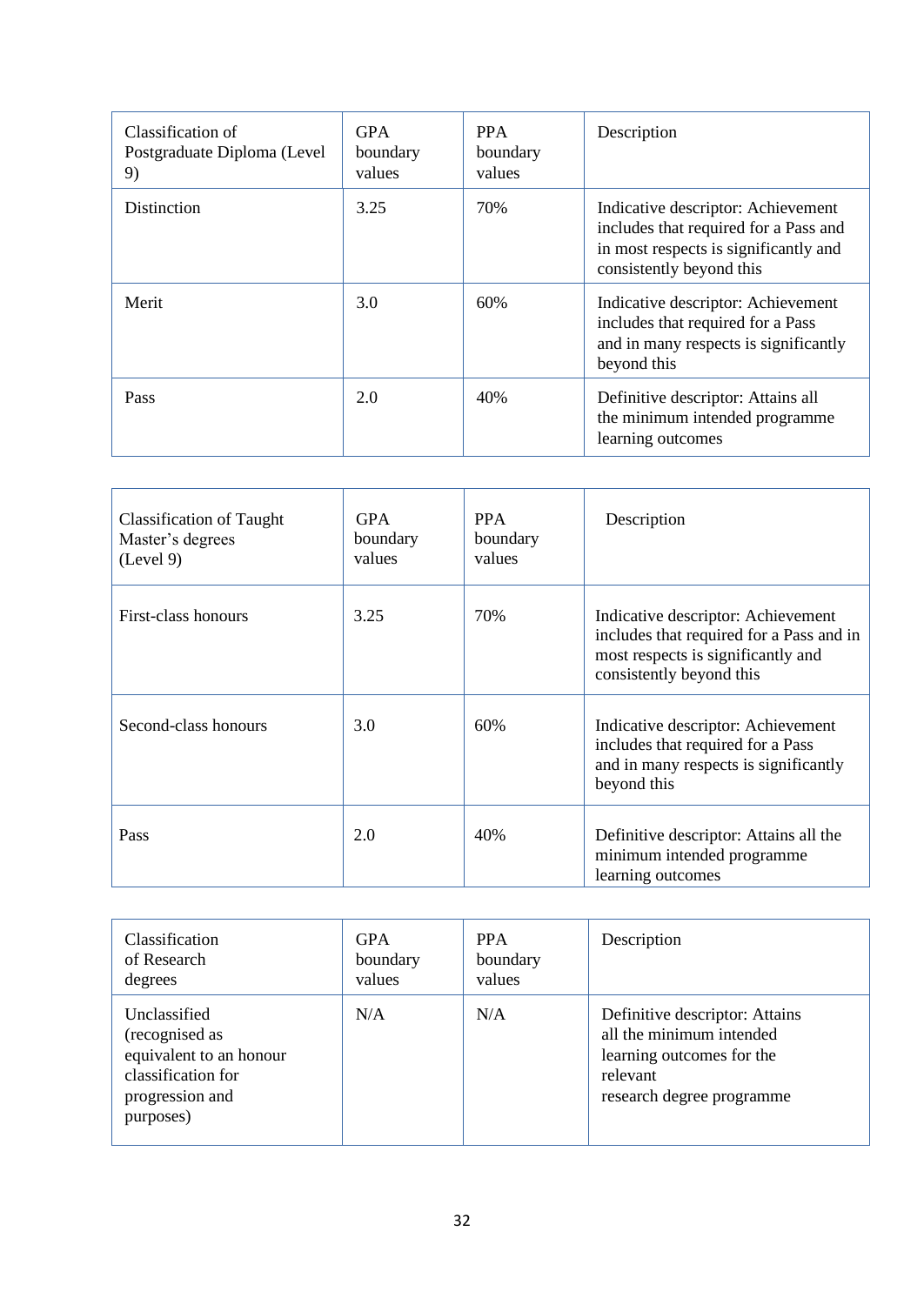| Other unclassified awards | <b>GPA</b><br>boundary<br>values | <b>PPA</b><br>boundary<br>values | Description                                                                               |
|---------------------------|----------------------------------|----------------------------------|-------------------------------------------------------------------------------------------|
| Unclassified              | 2.0                              | 40%                              | Definitive descriptor: Attains all the<br>minimum intended programme<br>learning outcomes |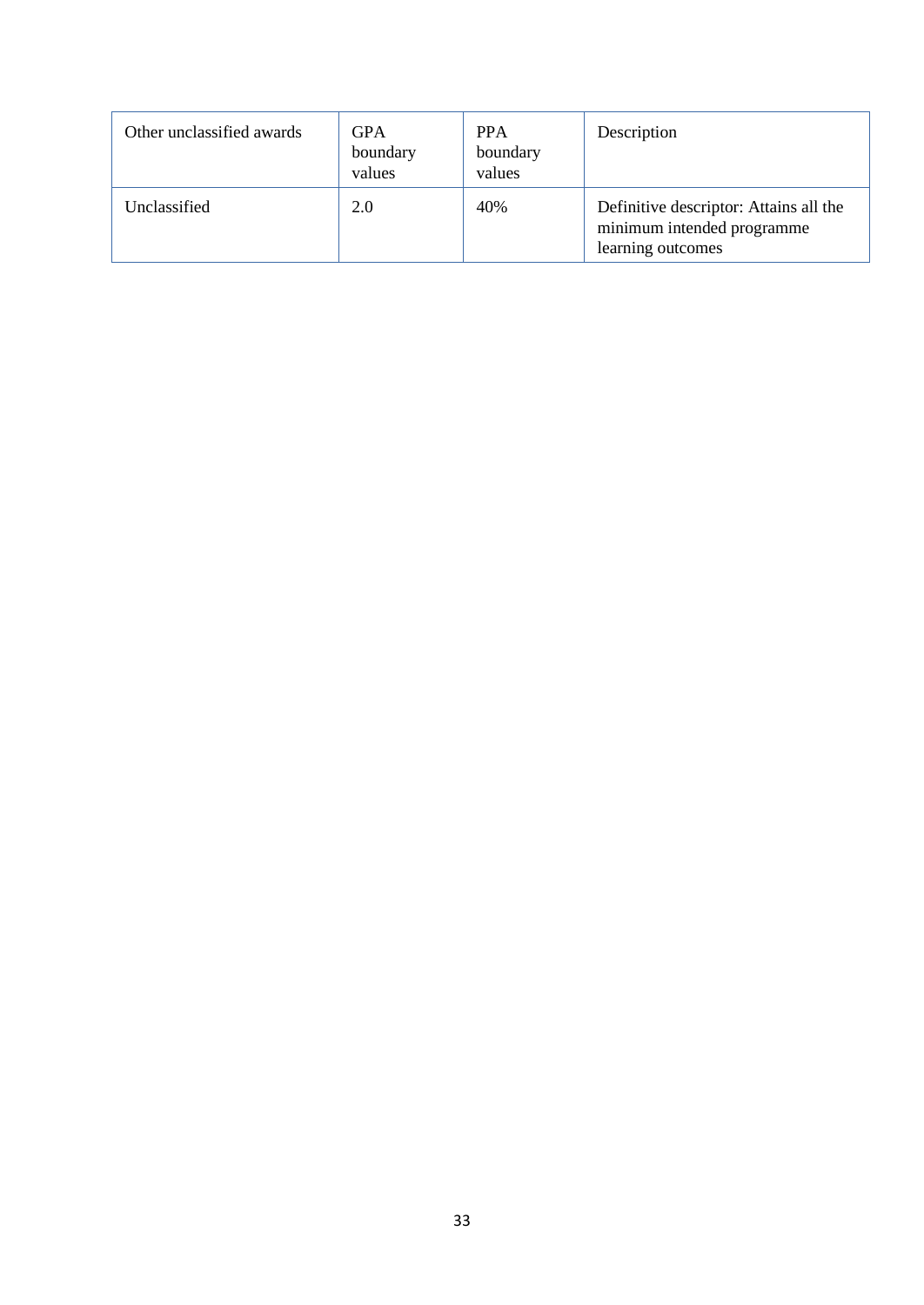# <span id="page-33-0"></span>**Appendix 2: Special Regulations for the School of Art and Design and the Department of Applied Science**

## <span id="page-33-1"></span>**1. Special Regulations for the School of Art and Design**

The regulations as outlined in these Marks & Standards apply to the School of Art and Design with the following specialised criteria.

## <span id="page-33-2"></span>**1.1 Procedures for Monitoring Student Performance**

Recommendation for student attendance: In order to progress through each successive stage in the School of Art and Design, students are advised to attend studios, workshops, lectures, seminars, and tutorials as required.

## <span id="page-33-3"></span>**1.2 Stages 1, 2, 3, 4 of all Degree Programmes**

- 1. These Programmes are structured into two 15-week semesters.
- 2. Student progression is monitored through Progress Reviews at the two mid-semester points.
- 3. The purpose of the Progress Review is to:
	- (a) evaluate progress to date
	- (b) ascertain the student's comparative strengths and weaknesses
	- (c) give an indication of the standard of each aspect of the student's work,
	- (d) pinpoint areas of possible weakness
	- (e) give appropriate guidance in preparation for the end of the semester and end-of-stage assessment.
- 4. After Progress Reviews have taken place, individual tutorials are undertaken where the views and recommendations arising out of the Review are communicated to the student. This is supported by a written report that is signed by both the staff carrying out the tutorial and the student. One copy of this report is placed in the student's record file and the other is kept by the student.
- 5. It is the student's responsibility to ensure that he or she has read and signed his or her report within one week of the tutorial.
- 6. Examinations in the form of Formal Graded Assessments carried out by members of the Programme Assessment Team take place at the end of each semester of each stage of the programme.
- 7. A student must pass all semester examinations in each stage of the programme in order to progress to the next stage or to graduate with an award.
- 8. If a student fails in the Main study at Semesters 1, 3, 5, or 7, with a grade in the range of 30%- 39%, a Withheld Result will be entered onto the Semester Examination Broadsheet and the student will be allowed to continue to either Semester 2, 4, 6, 8, but will be placed on Conditional Approval (Reference *Section 4.8.1.3*).
- 9. If a student fails in the Main Study Subject with a grade below 30% in Semesters 1, 3, 5, or 7, he or she will be allowed to proceed to the subsequent semester examination but will not be allowed to proceed to the next stage of the programme until the failed semester has been successfully repeated.
- 10. If a student is awarded a Fail grade below 40% in the Main Study Subject at either Semester 2, 4, 6, or 8 he or she will fail the examination outright and will not be allowed to proceed to the next stage or to graduate until the failed semester has been successfully repeated.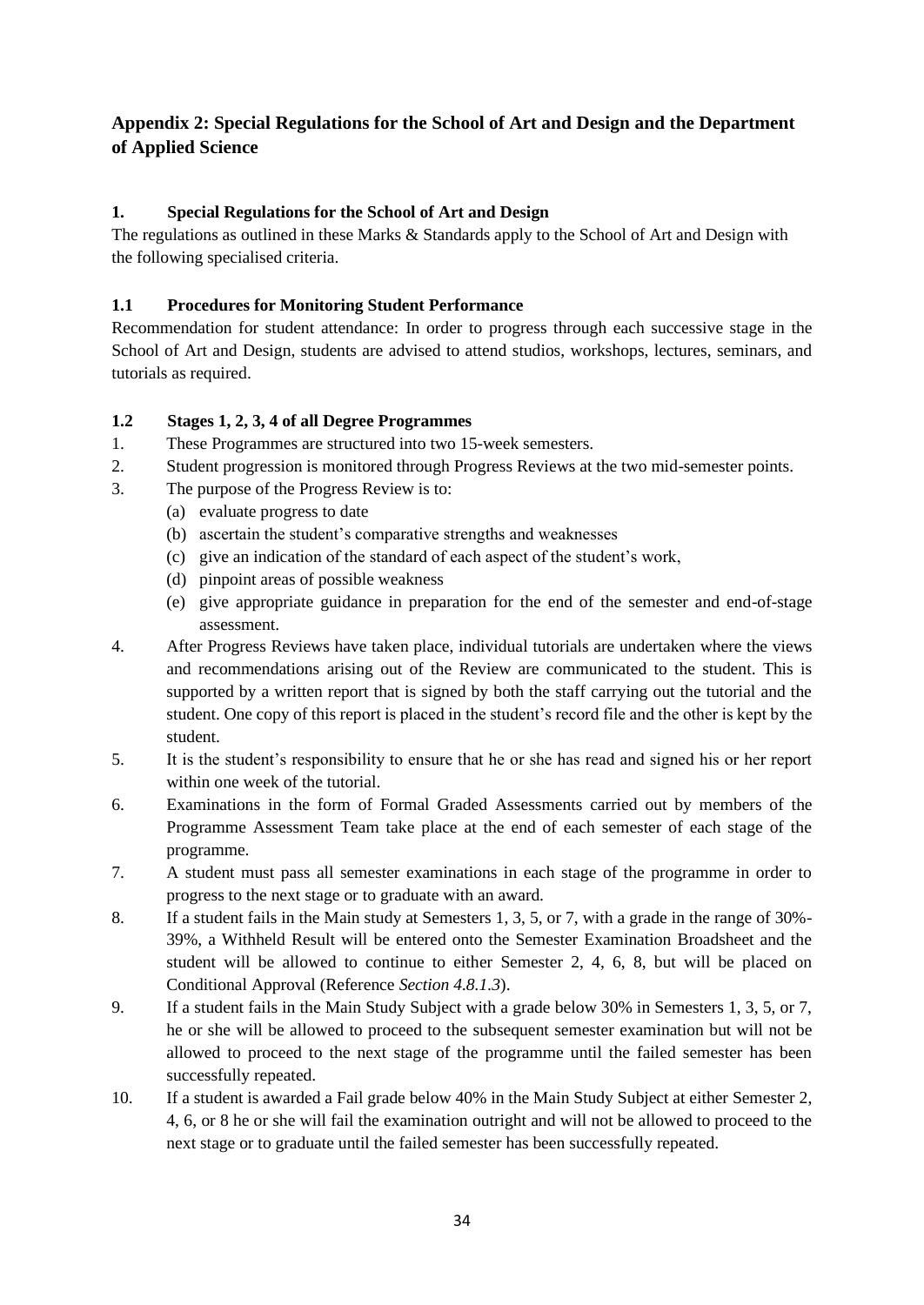- 11. A student who fails the Discipline Elective module in semester 2 of the programme with a mark between 35% - 39% may pass the examination as a whole by application of the compensation rule, if the marks in the Selected Discipline module are double the deficiency of the failed module above the Pass threshold.
- 12. A student who fails the Critical and Contextual Studies module in any semester of the programme with a mark between 35% -39% may pass the examination as a whole by application of the Compensation rule, if the marks in the Main Study are double the deficiency of the failed module above the Pass threshold.
- 13. Compensation cannot be applied to a Main Study failure.
- 14. If a student fails the Critical and Contextual Studies module at Semesters 1, 3, 5 or 7 of the programmes with a mark between 30% and 34%, a Withheld Result will be entered for the total examination. The student will be allowed to proceed to Semesters 2, 4, 6, or 8 but will be placed on Conditional Approval.
- 15. A student who fails Critical and Contextual Studies at Semesters 1, 3, 5, or 7 with a mark below 30% will be allowed to progress to the succeeding semester and its examination point but will have to successfully resubmit all the Failed CCS Assessment requirements over this semester before he or she is allowed to progress to the following stage or to graduate. A student who having resubmitted work that still falls below the 40% Pass threshold will have to successfully repeat the module over a succeeding semester before he or she is allowed to progress to a following stage or to graduate.
- 16. If a student fails the Critical and Contextual Studies module at Semesters 2, 4, 6, or 8 with a mark below 34% the student will not be allowed to progress to the succeeding stage or to graduate until the failed module examination requirements are successfully resubmitted to either the succeeding Autumn Repeat Board of Examiners or the following Stage's appropriate Summer Examination Board.
- 17. In Semesters 1, 3, 5, and 7, 50% of the overall marks attained by a student are carried forward to Semesters 2, 4, 6, and 8. At the end of these Semesters, 50% of the student's overall mark achieved is aggregated with the 50% carry forward mark to arrive at an overall grade at the end of Stages 1, 2, and 3, and a final grade and Classification at the end of Stage 4.
- 18. Pass thresholds apply to all modules but do not apply to module elements.

## <span id="page-34-0"></span>**1.3 Professional Master of Education in Art and Design with Digital Media**

This programme is structured into two 30-week stages. Progress is monitored by:

- 1. Supervision of School Placement on at least six occasions
- 2. A series of assignments in Foundation of Education Studies and Professional Studies modules
- 3. Reviews of studio work in Art and Design Curriculum and Practice modules.

## <span id="page-34-1"></span>**1.4 Conditional Approval**

- 1. Conditional Approval is defined as a period of approximately eight weeks duration up to the progress Review Point of Semesters 2, 4, 6, or 8, during which, a student and his or her work are under particular scrutiny in order to establish whether he or she has the capacity to successfully retrieve poor academic performance from Semesters 1, 3, 5, or 7.
- 2. A student may be placed on Conditional Approval for any of the following reasons:
	- (a) Overall attainment is below the required pass standard in any or all modules and compensation cannot apply
	- (b) Incomplete submission of course work.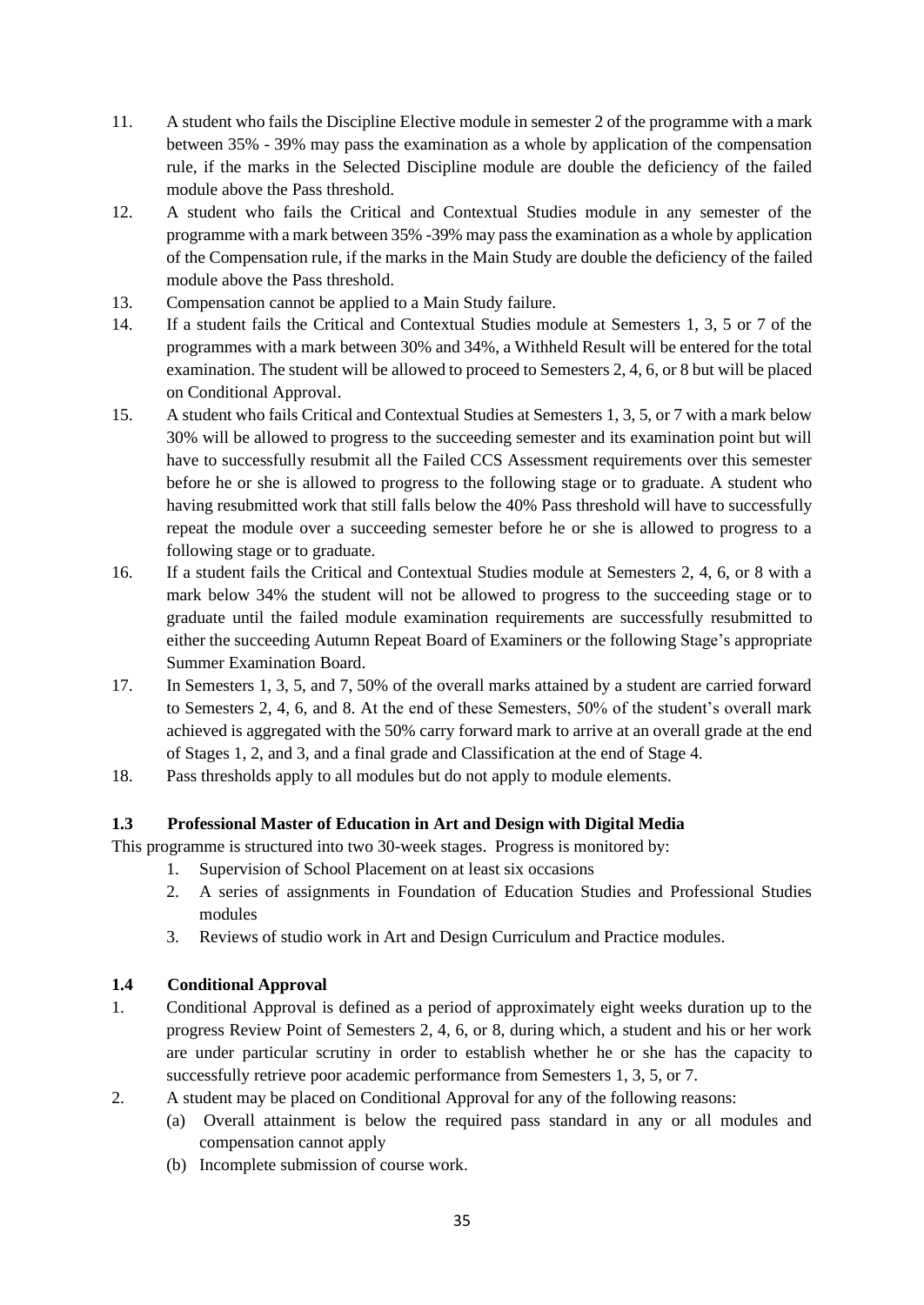- 3. If a student successfully completes the Conditional Approval period and a Retrieval of Performance has taken place by the succeeding semesters Progress Review Point, an Examination Broadsheet Amendment will be completed and the original failure grade entered into the previous semesters Examination Broadsheet will be amended to show a Pass mark of 40%.
- 4. If a student fails to satisfactorily complete a Conditional Approval period, and a Retrieval of Performance has NOT taken place by the following semesters Progress Review Point, an Examination Broadsheet Amendment will be completed, and the previous semesters Withheld Result will be amended so that the original Fail Grade will stand. The student will be allowed to proceed to the subsequent semester examination but will not be allowed to progress to the following stage or to graduate until the failed semester has been successfully repeated.
- 5. The decision to place a student on Conditional Approval is in the hands of the appropriate Examination Board. The student will consequently be informed in writing of such a decision. The student may appeal such a decision through the normal appeals process.

## <span id="page-35-0"></span>**1.5 Studio Based Work Deadlines**

The regulations concerning adherence to deadlines in Studio Based Work are as follows:

- 1. If a student fails to meet project deadlines, but submits within five working days of the deadline, they may only receive a maximum mark of 40% (the pass mark).
- 2. Work that arrives after five working days receives no mark or accreditation. There are normally two exceptions to this regulation:
	- (a) When the student has been ill, or has suffered a close family bereavement, in which case certification is required
	- (b) There is other good cause that can be supported by appropriate evidence submitted to the Head of Department within five working days of the deadline (see *Section 4.9.3*).

If a student is covered by one of these exceptions, they are allowed an extension up to a specifically agreed cut-off date.

For deadlines in Critical and Contextual Studies see CCS Handbook.

## <span id="page-35-1"></span>**1.6 Examination Repeats**

- 1. Non-award bearing examinations or stages
	- (a) In Stages 1, 2, 3, and 4 an Autumn Repeat examination is only possible in Critical and Contextual Studies for students achieving a failure mark of below 34% in the original examination
	- (b) For Main Study Repeat, a student may re-attend the Failed Semester in a following Stage and resubmit for the appropriate examination at the end of that semester.
- 2. Award Bearing Examinations
	- (a) In the Honours Degrees in Fine Art and Design, repeat examinations in the Main Study are not possible in the Autumn Repeat Examinations. Students failing the Main Study examination will have to successfully repeat the semester in order to progress to the following stage or to graduate. A Student repeating the semester leading to an Award Bearing Examination may only be awarded a PASS Classification at either of these examinations
	- (b) In the Professional Master of Education in Art and Design with Digital Media, repeat examination in School Placement at Stage One and Stage Two is not possible in the